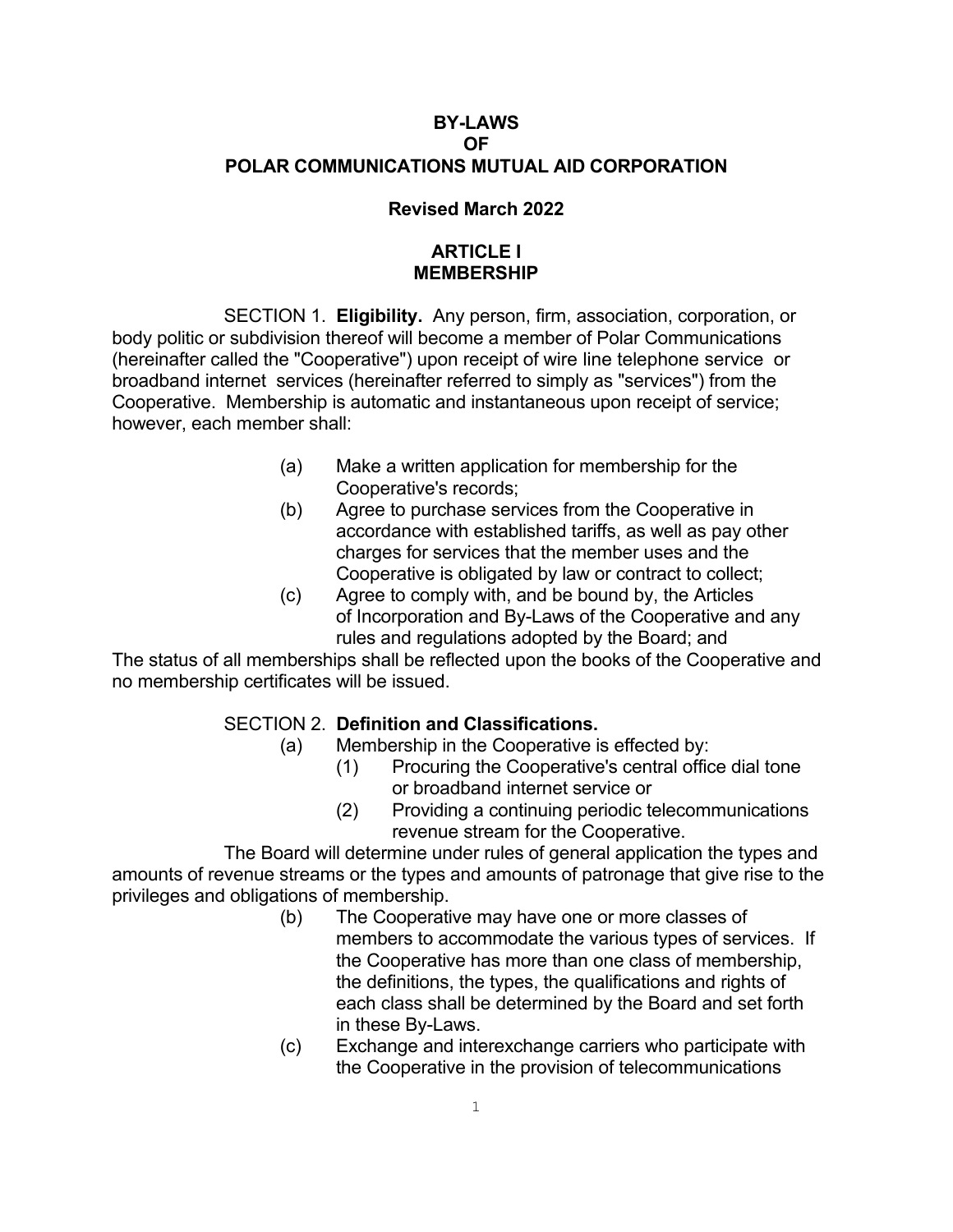services to members are neither members nor patrons by virtue of division of revenue contracts.

(d) Each time sharing or interval ownership premise is considered as a single corporate member. The owner of seasonal, recreational and short-interval rental properties will be deemed to hold the membership.

No member may hold more than one membership of each class in the Cooperative. No membership in the Cooperative shall be transferable except on the books of the Cooperative and as provided for in the By-Laws.

All memberships in the Cooperative are extended only to individual persons (natural or corporate) who meet the requirements of 1. Memberships formerly issued to husbands and wives, previously referred to as joint memberships, will be allowed to continue. However, from the date of this current edition of By-Laws, no new joint memberships will be established. Individual memberships will be freely transferable on the books of the Cooperative between any persons in the same household or corporation upon request in writing. Thus, the term "member" as used in these By-Laws shall refer to an individual but can, on a grandfathered basis, be deemed to include a husband and wife still holding joint membership and any provisions relating to the rights and liabilities of membership shall apply equally with respect to the holders of the joint membership. Without limiting the generality of the foregoing, the effect of the hereinafter specified actions by or in respect of the holders of a joint membership shall be as follows:

- (1) The presence at a meeting of either or both shall be regarded as the presence of one member and shall constitute a joint waiver of notice of the meeting;
- (2) The vote of either separately or both jointly shall constitute one joint vote;
- (3) A waiver of notice signed by either or both shall constitute a joint waiver;
- (4) Notice to either shall constitute notice to both;
- (5) Expulsion of either shall terminate the joint membership;
- (6) Withdrawal of either shall terminate the joint membership;
- (7) Either, but not both, may be elected or appointed as an officer or board member if individually qualified;
- (8) Upon the death of either spouse who is a party to the joint membership, such membership shall be converted to an individual membership. However, the estate of the deceased shall not be released from any debts due the Cooperative.

SECTION 3. **Membership Fees.** There shall be no membership fees.

SECTION 4. **Purchase of Services.** Each person who applies for service shall, as soon as service is available, take service from the Cooperative. The member shall pay therefore monthly at rates in accordance with either established tariffs as fixed by the Board, or for the services rendered by other carriers, at the rates which the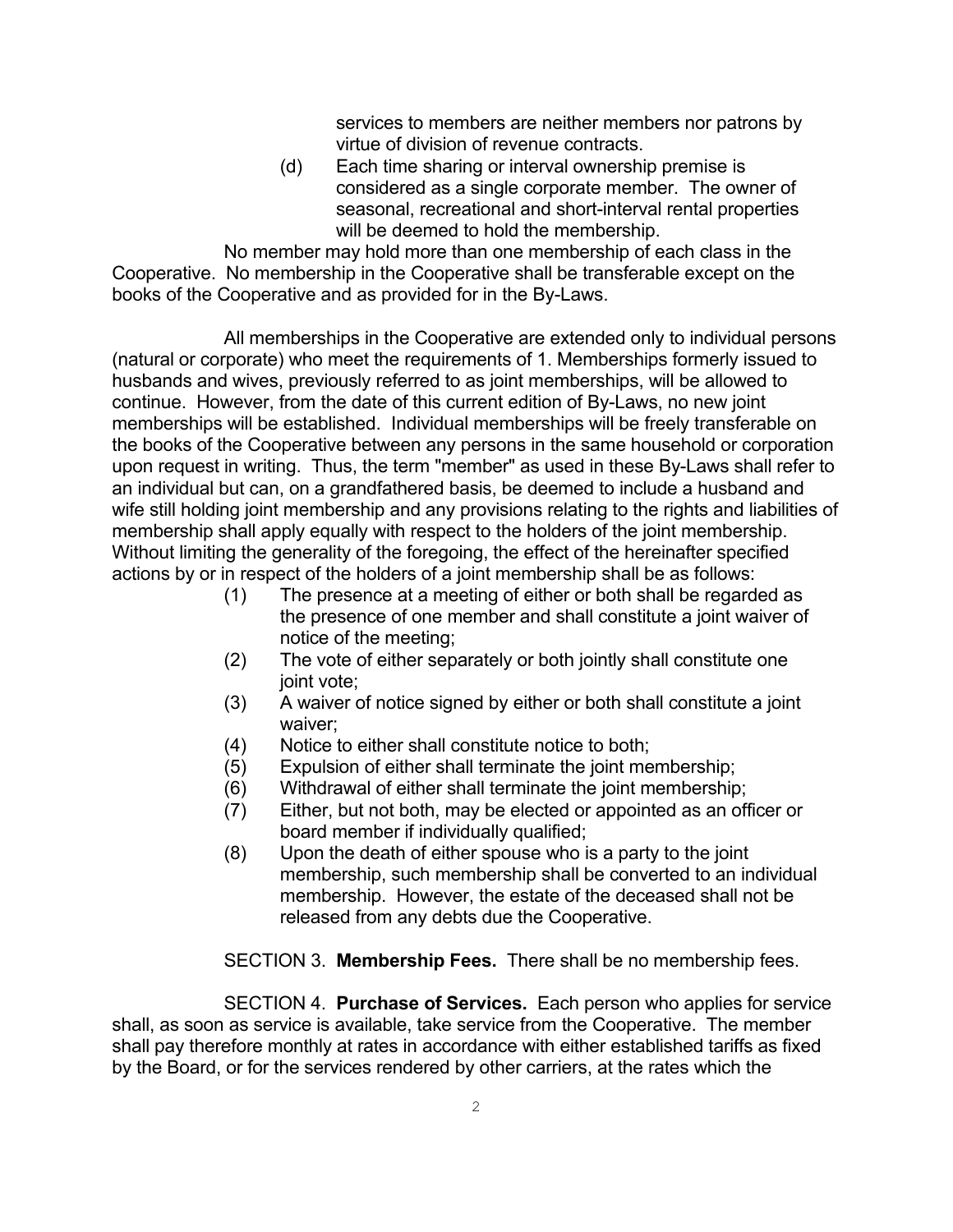Cooperative is obliged to bill and collect by contractual arrangements with other carriers. It is expressly understood that amounts received by the Cooperative for all services in excess of cost are furnished by members from the moment of receipt as capital, and each member shall be credited with the capital so furnished as provided in these By-Laws. However, the Cooperative is not obligated to furnish such credits for services, which are not billed and collected by the Cooperative, even when such services are partially rendered over the facilities of the Cooperative. Each member shall pay the above amounts owed by him to the Cooperative as and when the same shall become due and payable.

#### SECTION 5. **Termination of Membership.**

- (a) Any member may withdraw from membership upon compliance with such uniform terms and conditions as the Board may prescribe. The Board may, by the affirmative vote of not less than two-thirds (2/3) of all the members of the Board, expel any member who fails to comply with any of the provisions of the Articles of Incorporation, By-Laws, or rules and regulations adopted by the Board, but only if such members shall have been given notice by the Cooperative that such failure makes him liable to expulsion and such failure shall have continued for at least ten (10) days after such notice was given. Any expelled member may be reinstated by vote of the Board or by vote of the members at any annual or special meeting.
- (b) Upon the withdrawal, death, cessation of service or expulsion of a member, the membership of such member shall thereupon terminate and will be so recorded on the books of the Cooperative. Termination of membership in any manner shall not release a member or his estate from any debts due the Cooperative nor do unpaid bills release a member from his obligations under these By-Laws or rules and regulations approved by the Board.
- (c) In case of withdrawal or termination of membership in any manner, the Cooperative shall repay to the member the amount of any membership fee credited to the member's account, provided, however, that the Cooperative shall deduct from the amount of the membership fee, the amount of any debts or obligations owed by the member of the Cooperative.

## **ARTICLE II RIGHTS AND LIABILITIES OF MEMBERS**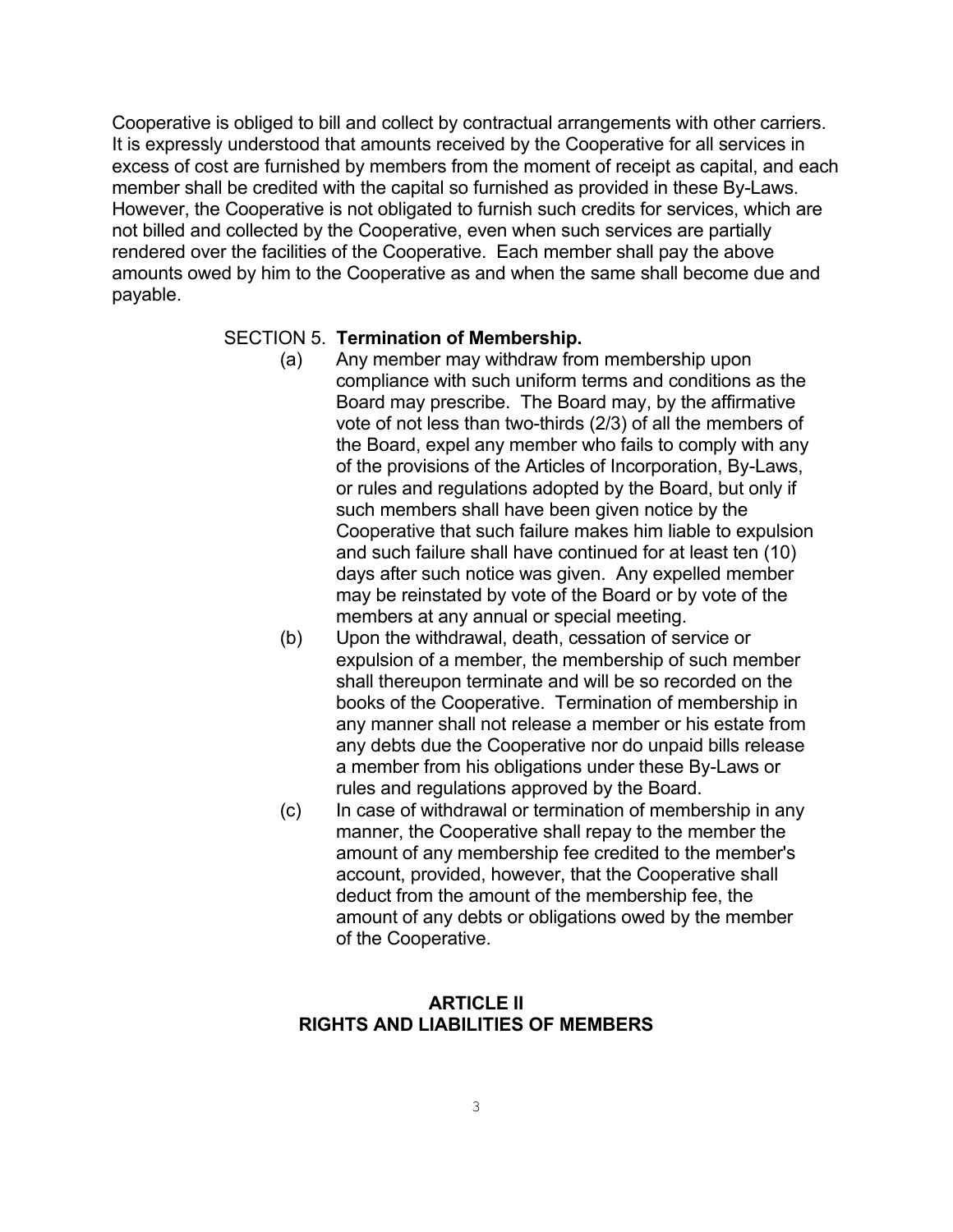SECTION 1. **Property Interest of Members.** Upon dissolution, after (a) all debts and liabilities of the Cooperative shall have been paid, (b) all capital furnished through patronage shall have been retired as provided in these By-Laws, and (c) all the remaining property and assets of the Cooperative shall be distributed among the members and former members in the proportion which the aggregate patronage of each member bears to the total patronage of all such members, unless otherwise provided by law.

SECTION 2. **Non-Liability for Debts of the Cooperative.** The private property of the members shall be exempt from execution or other liability for the debts of the Cooperative and no member shall be liable or responsible for any debts or liabilities of the Cooperative.

#### **ARTICLE III MEETING OF MEMBERS**

SECTION 1. **Annual Meeting.** The annual meeting of the members shall be held on such day in the month of June of each year as the directors, from time to time, shall determine, such meeting to be held at Park River, North Dakota. If the members are allowed to participate in the meeting by electronic participation, such meeting shall originate at Park River, North Dakota. The annual meeting shall be for the purpose of electing directors, passing upon reports for the previous fiscal year and transacting such other business as may come before the meeting. It shall be the responsibility of the board to make adequate plans and preparations for the annual meeting. Failure to hold the annual meeting at the designated time shall not work a forfeiture or dissolution of the Cooperative, but it shall be the duty of the board to select an alternate, subsequent date for such annual meeting which date shall not be more than one hundred twenty (120) days later than the first designated date. The Board of Directors, prior to the time for notice to be given of the annual meeting, may determine that the annual meeting be held in person and/or by electronic participation of the members or a combination of both, so long as, the members are able to participate in the proceedings as they transpire.

SECTION 2. **Special Meetings.** Special meetings of the members may be called by resolution of the Board, or upon a written request signed by any three directors, by the President, or by not less than 200 members or ten per centum of all the members, whichever shall be the lesser, and it shall thereupon be the duty of the Secretary to cause notice of such meeting to be given as hereinafter provided. Special meetings of the members may be held in any county where service is provided by the Cooperative in the State of North Dakota, specified in the notice of the special meetings. The Board of Directors, prior to the time for notice to be given of the annual meeting, may determine that the annual meeting be held in person and/or by electronic participation of the members or a combination of both, so long as, the members are able to participate in the proceedings as they transpire.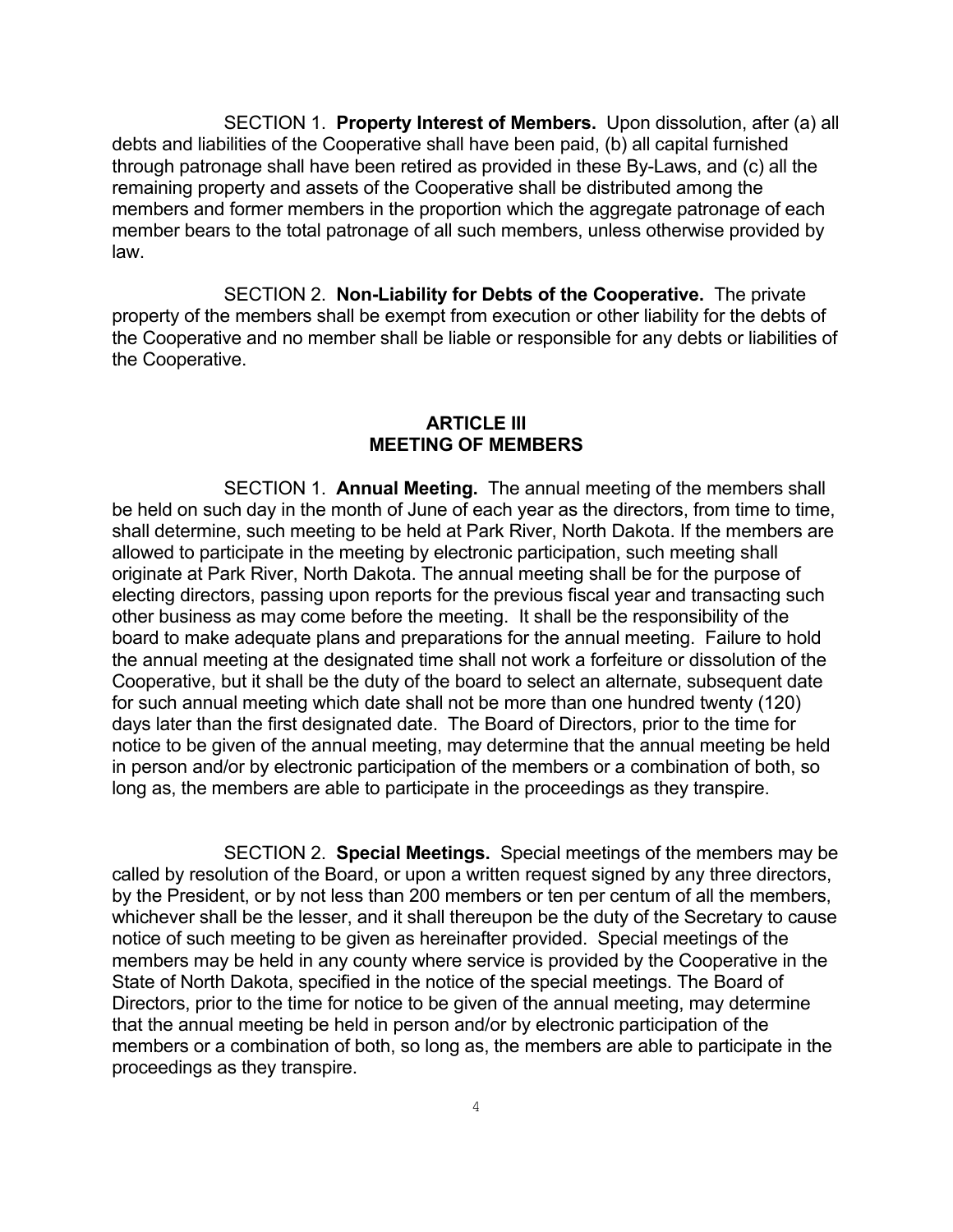SECTION 3. **Notice of Members' Meetings.** Written notice stating the place, day and hour of the meeting and, in the case of a special meeting or an annual meeting at which business requiring special notice is to be transacted, the purpose or purposes for which the meeting is called, shall be delivered not less than ten days nor more than thirty days before the date of the meeting, either personally or by mail, by or at the direction of the Secretary, or upon a default in duty by the Secretary, by the persons calling the meeting, to each member. If mailed, such notice shall be deemed to be delivered when deposited in the United States mail, addressed to the member at his address as it appears on the records of the Cooperative, with postage prepaid. The failure of any member to receive notice of an annual or special meeting of the members shall not invalidate any action, which may be taken by the members of such meeting. If members are allowed to participate by electronic participation, the notice shall include information for how a member my access the meeting.

SECTION 4. **Quorum.** Business may not be transacted at any meeting of the members unless, there are present in person, or participating by electronic participation, in which all members in person and all members participating by electronic participation are able to participate in the proceedings as they transpire, at least fifty (50) members of the Cooperative, except that, if less than a quorum is present at any meeting, a majority of those present in person, or participating by electronic participations, in which all members may participate in the proceedings as they transpire, may adjourn the meeting to another time and date; provided that, the Secretary shall notify any absent members, or any members not participating in the adjourned meeting, of the time, date and place of such adjourned meeting by delivering notice thereof as provided in Section 3 of this Article.

#### SECTION 5.

A. **Voting**. Each member shall be entitled to only one vote upon each matter submitted to a vote. All questions shall be decided by a vote of a majority of the members voting thereon in person except as otherwise provided by law, the articles of incorporation or these By-laws. All elections shall be decided by a plurality of the members voting thereon. Organizational members, such as partnerships, corporations, and limited liability companies shall be considered as members under ARTICLE I.

B. **Voting by Mail and Electronic Means.** Any member may vote by mail or electronic means for directors and the absentee ballot(s) or the procedures for requesting absentee ballots shall be mailed with the notice of the annual meeting. Voting by mail or electronic means for directors or any other matters shall only be allowed and authorized by, and at the discretion of, the Board of Directors.

C. Each mail or electronic ballot must:

(1) provide an opportunity to vote for or against each proposed action;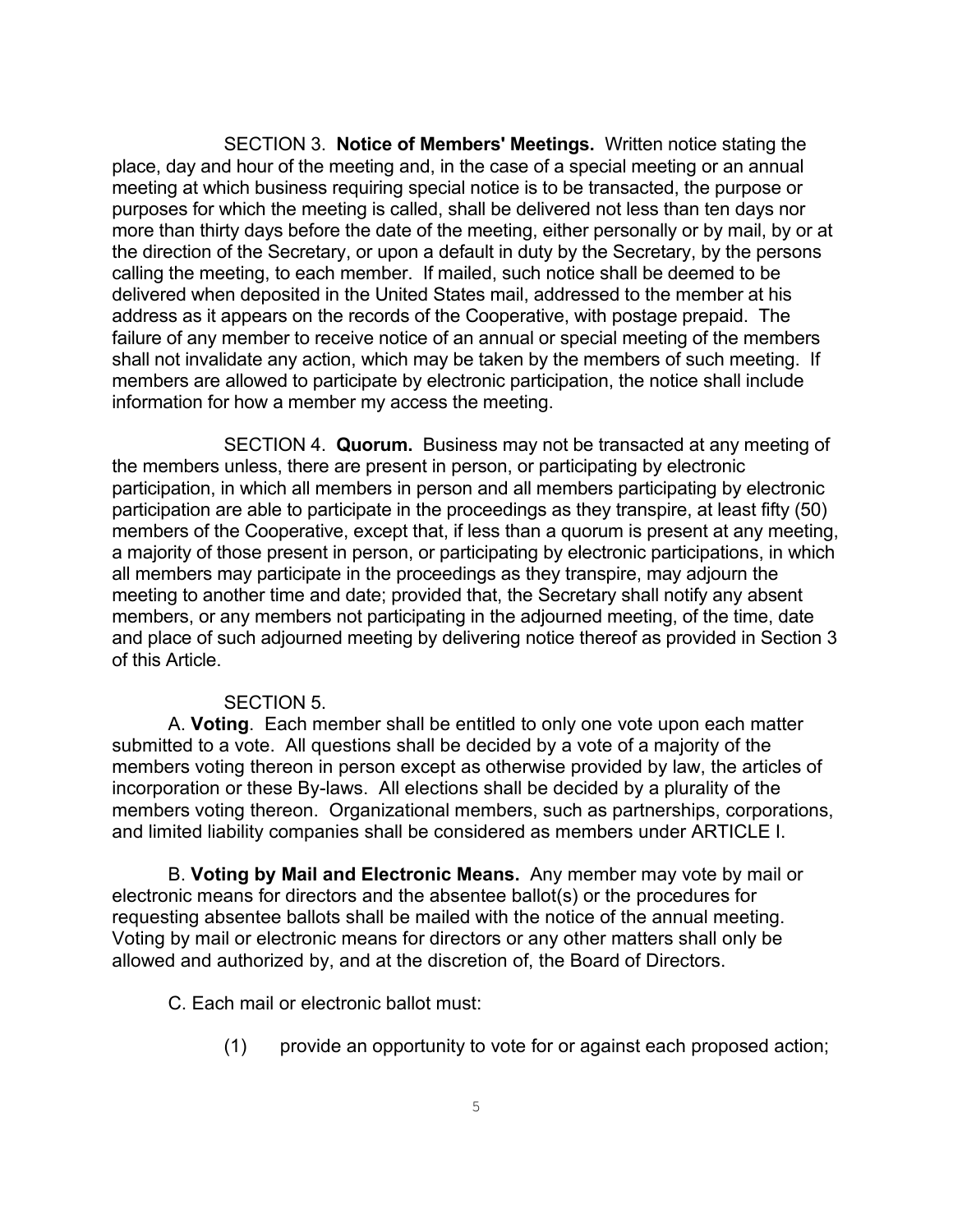- (2) contain, or be accompanied by,
	- (a) a copy or summary of such proposed action, including any motion, resolution, amendment or other written statement, and identify any candidate upon which a member is asked to vote;
	- (b) the date of any member meeting at which the members are scheduled to vote on the matter;
	- (c) the percentage of approvals necessary to approve the action;
	- (d) instructions to the member on how to complete and return the completed ballot; and
	- (e) the time by which the Cooperative must receive the completed ballot for it to be counted.

The failure of any member to receive a ballot shall not invalidate any action which may be taken by the members at a meeting.

SECTION 6. **Order of Business.** The order of business at the annual meeting of the members and, so far as possible, at all other meetings of the members, shall be essentially as follows, except as otherwise determined by the members at such meetings:

- 1. Report on the number of members present in person in order to determine the existence of a quorum.
- 2. Reading of the notice of the meeting and proof of the due publication or mailing thereof, or the waiver or waivers of notice of the meeting, as the case may be.
- 3. Reading of unapproved minutes of previous meetings of the members and the taking of necessary action thereon.
- 4. Presentation and consideration of reports of officers, directors and committees.
- 5. Election of directors.
- 6. Unfinished business.
- 7. New business.
- 8. Adjournment.

## **ARTICLE IV DIRECTORS**

SECTION 1. **General Powers.** The business and affairs of the Cooperative shall be managed by a board of nine directors which shall exercise all of the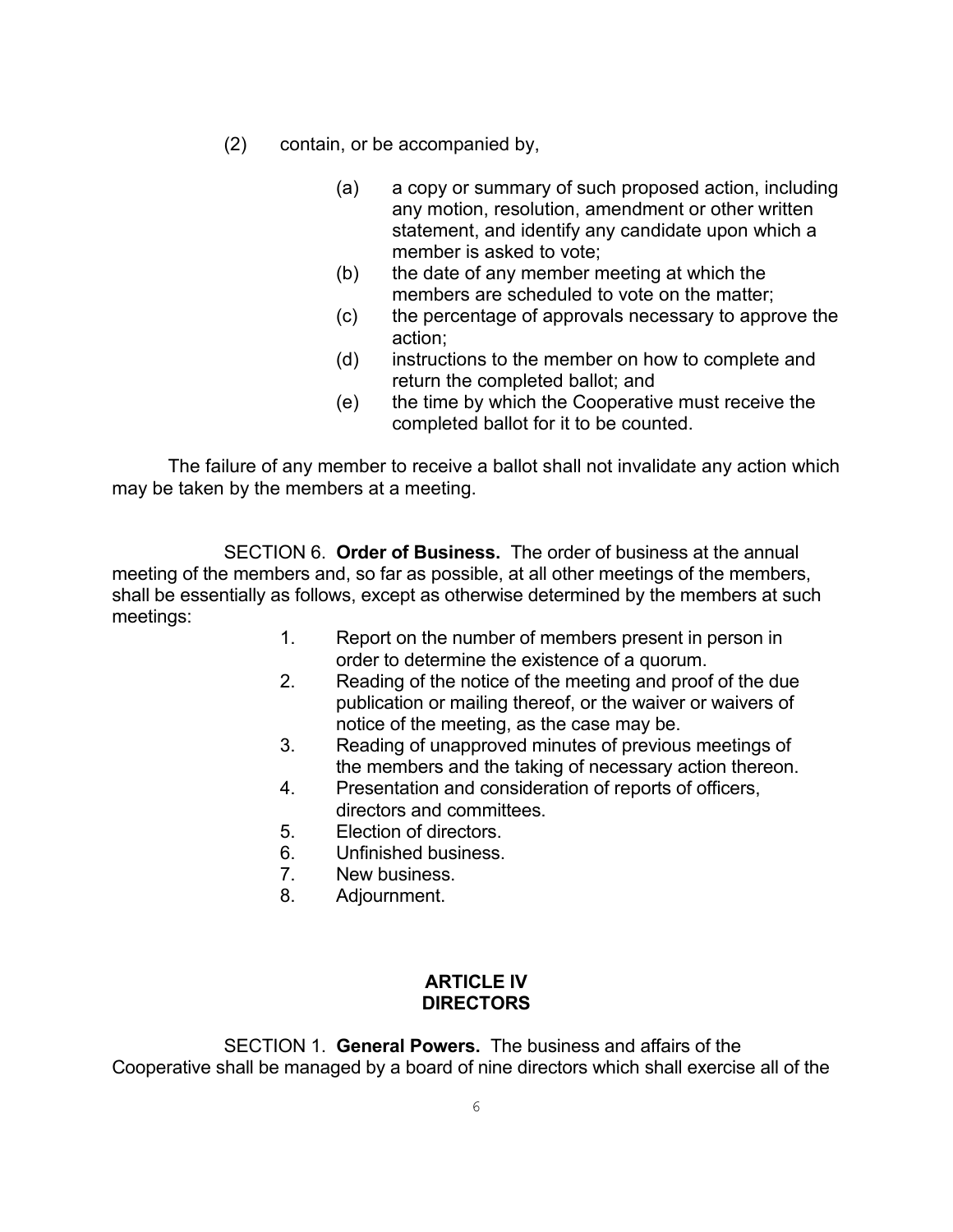powers of the Cooperative except such as are by law, the articles of incorporation or these By-Laws conferred upon or reserved to the members.

SECTION 2. **Election and Tenure of Office.** At each annual meeting of the members, Directors shall be elected. When there is competition for the Board seat, directors shall be elected by Board authorized ballot. They shall be elected by and from the members to serve a three (3) year term, or until their successors shall have been elected and shall have qualified, and that terms of the directors shall be staggered to ensure continuity. No more than one (1) Director shall be elected or serving from any one telephone exchange at the same time. No member shall be allowed to serve as a director for more than seven consecutive elected terms. If an election of directors shall not be held on the day designated herein for the annual meeting or at any adjournment thereof, a special meeting of the members shall be held for the purpose of electing directors at a reasonable time thereafter. Directors shall be nominated and elected as provided hereinafter. Directors shall be elected by a plurality vote of the members voting by mail or electronic means where authorized. Drawing by lot shall resolve any tie votes.

The Cooperative is divided into three (3) separate geographical districts and from each shall be elected one director to the Board of Directors each year. Each district therefore shall be entitled to three (3) directors. Members shall be eligible to vote for every director. District No. 3 shall also have a sub district, which shall be entitled to one of the three directors for District No. 3. Such sub district will be the area for director election, for District No. 3 every third year.

The geographic district areas are set forth as follows:

District No. 1 consisting of the following exchanges: Cavalier, Neche, St. Thomas, Drayton, and Pembina;

District No. 2 consisting of the following exchanges: Park River, Hoople, Crystal, Edinburg, Nekoma, Fairdale, Fordville, Adams and Edmore;

District No. 3 consisting of the following exchanges: Brocket, Lankin, Dahlen, Michigan, Inkster, Niagara, Petersburg, Aneta, Gilby, Lakota, and the three following exchanges shall be the sub district of District No. 3, and those exchanges shall be as follows: Arthur, Hunter, and Galesburg.

These geographic districts have been created based upon considerations of both geography and population. The Board of Directors, by policies of general application, shall review the districts to ensure the equitable distribution of directors throughout the population and geography of the area served by the Cooperative.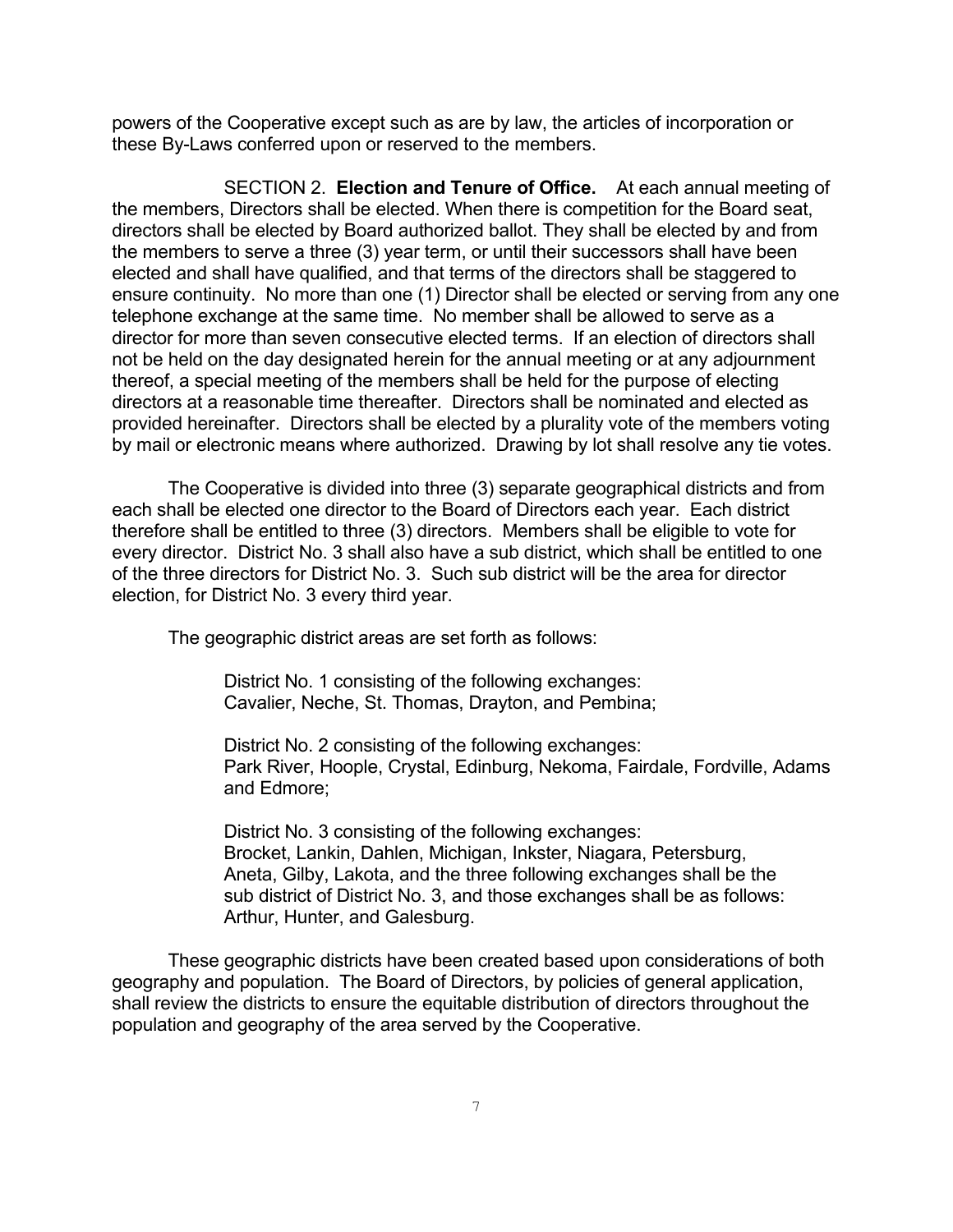SECTION 3. **Qualifications.** No person shall be eligible to become or remain a director of the Cooperative who:

- (a) is not a natural person, or;
- (b) is not a member in good standing (a member in good standing is a member who takes wire line telephone service or broadband internet service from Polar and pays all amounts owed to Polar as and when such amounts are due and payable), or;
- (c) is not presently residing or has not resided for the past two consecutive years, or shall not remain a resident of the area served or to be served by the Cooperative, or;
- (d) is in any way employed by or financially interested in a competing enterprise or business engaged in selling communication service or supplies or constructing or maintaining facilities, or;
- (e) is a current employee or the spouse of any employee, or;
- $(f)$  is a former employee who has been employed by the Cooperative on a full time basis during the past five (5) years, or is the spouse of a former employee, nor a former employee or spouse thereof, who is covered by any retirement or insurance benefit paid for partly or completely by the Cooperative.
- (g) is a convicted felon of any State or Federal crime, or;
- (h) has filed for bankruptcy at any time, or;
- $(i)$  is not able to attend a minimum of ten  $(10)$  regular scheduled board meetings, beginning with the board meeting in the month elected.

Upon establishment of the fact that a director is holding office in violation of any of the foregoing provisions, the Board shall remove such director from office.

Nothing contained in this section shall affect in any manner whatsoever the validity of any action taken at any meeting of the Board.

 SECTION 4. **Nomination by Petition**. Nomination of directors shall be by petition only. Any qualified member, meeting the requirements of Section 3 of this Article, may run for director. Qualified members must request an application and petition from the cooperative headquarters, not less than ninety (90) days prior to the annual meeting. Members shall submit a completed application and a petition containing a minimum of thirty (30) signatures of cooperative members from the district in which the applicant resides, to the cooperative secretary not less than seventy-five (75) days prior to the annual meeting. The secretary shall certify to the qualifications of the applicant and the accuracy of the petition content.

If there are more than three petitioners in one district, the Board of Directors may appoint a committee. No board member who is running for election or any "closely related relative" of any board member shall serve on this committee. No employee of the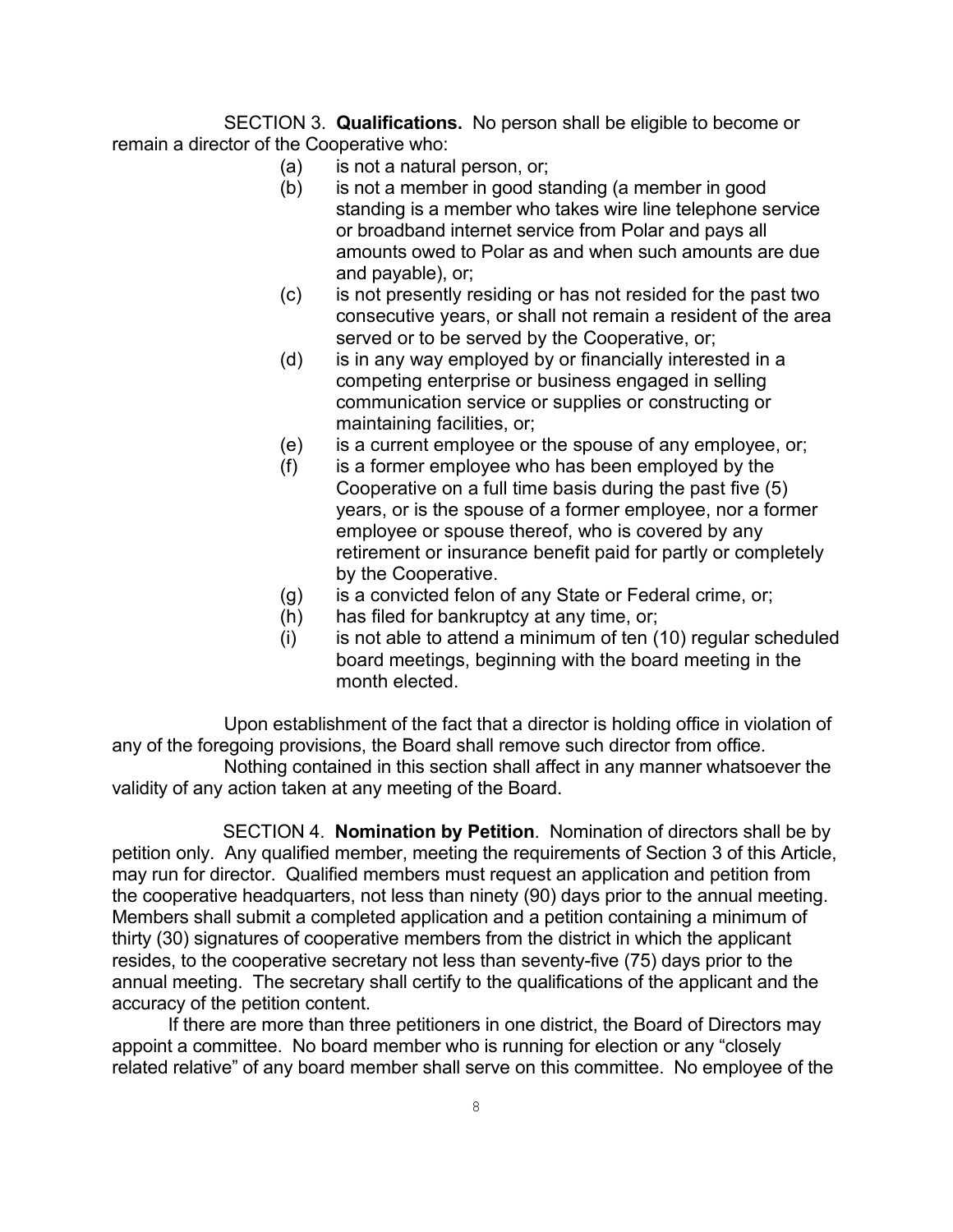cooperative or any "closely related relative" of an employee shall serve on this committee. "Closely related" means a person who is related to the principal person by consanguinity or affinity, to the second degree or less, that is , spouse, child, adopted child, child of spouse, parent, grandparent, brother, sister, aunt, uncle, nephew, niece, by blood or inlaw of the principal.

The committee shall review all applications, conduct interviews if deemed appropriate, and select not more than three (3) candidates for each vacant director position. The committee is under no obligation to select any candidate. The cooperative secretary shall certify the names of the candidates for election, not less than sixty (60) days prior to the annual meeting. The secretary shall mail with the notice of the annual meeting or separately, but at least ten (10) days before the date of the meeting, a statement of the number of directors to be elected and the names and addresses of the candidates.

Notwithstanding the timelines set forth above, in the event of an uncontested election, when the petitioner becomes unqualified after he or she has already been certified, the Board of Directors has the authority to adopt an appropriate nomination process.

SECTION 5. **Removal of Board Member by Members and Resignations.** Any member may bring charges, relating to the duties and responsibilities of his position, against a Board member and, by filing with the Secretary such charges in writing together with a petition signed by at least ten (10) percent of the members, or two hundred (200), whichever is the lesser, may request the removal of such Board member by reason thereof. Such Board member shall be informed in writing of the charges at least ten (10) days prior to the meeting of the members at which the charges are to be considered and shall have an opportunity at the meeting to be heard in person or by counsel to present evidence in respect to the charges; and the person or persons bringing the charges against him shall have the same opportunity. The question of the removal of such Board member shall be considered and voted upon at the meeting of the members. No director shall be removed from office unless by a vote of two-thirds (2/3) of the members present.

A director may resign at any time by written notice delivered to the Board of Directors, the President or Secretary of the Cooperative. A resignation is effective when the notice is delivered unless the notice specifies a future date. The pending vacancy may be filled before the effective date but the successor shall not take office until the effective date.

SECTION 6. **Vacancies.** A vacancy occurring in the Board shall be filled by the affirmative vote of a majority of the remaining Board members for the unexpired portion of the term, provided, however, that in the event the vacancy is not filled by the Board within sixty (60) days after the vacancy occurs, the members shall also have the right to fill such vacancy at a meeting of the members without compliance with the foregoing provisions in respect to nominations.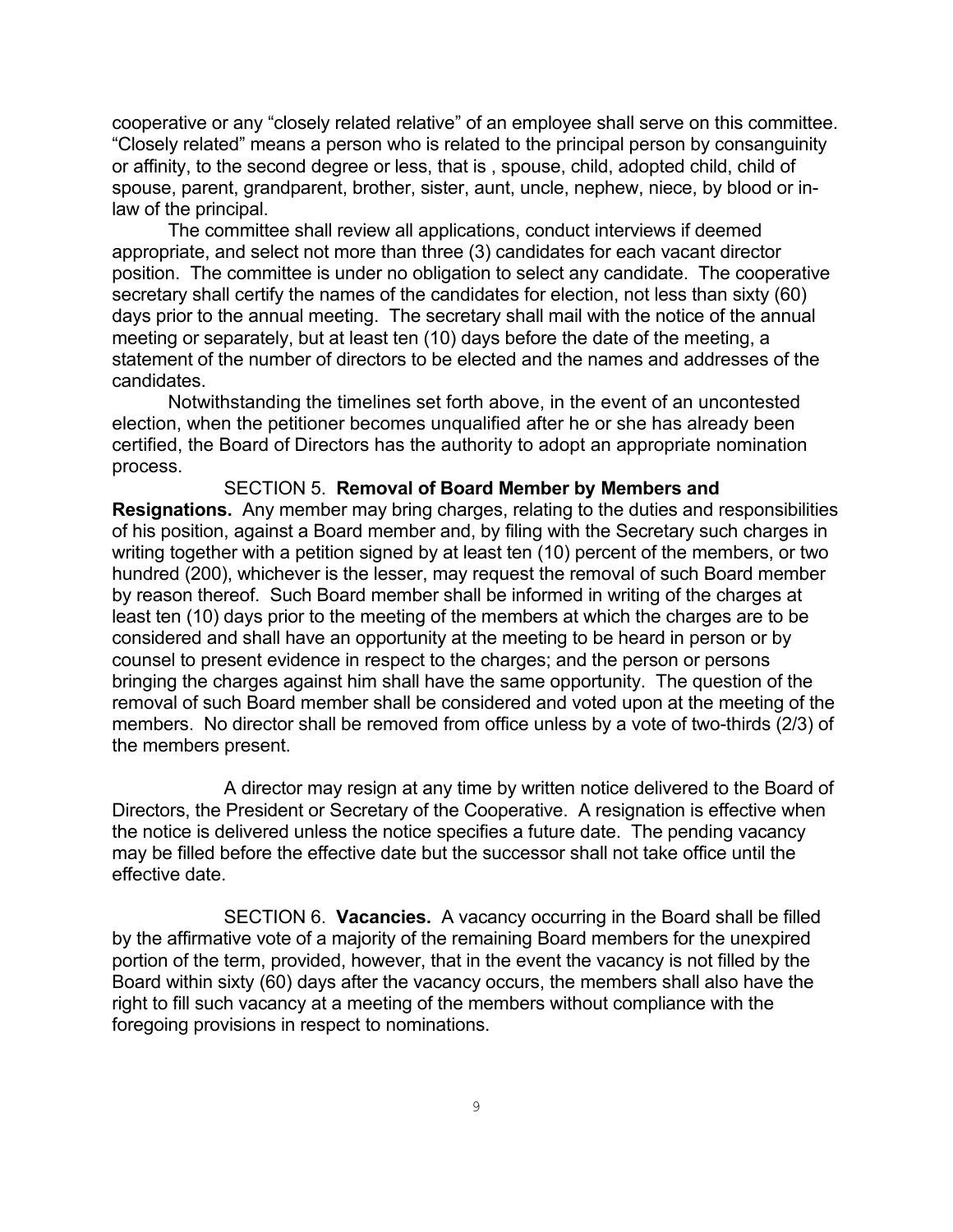Removal of Board Member by Board of Directors. The board of directors may discipline or expel a member based upon a member's conduct which violates the director code of conduct, which code of conduct is a policy as established by the board of directors by a majority vote.

The discipline, removal or expulsion of a director may be made only upon a vote of at least two-thirds (2/3) of the whole board after consideration of the violation or violations by the board.

SECTION 7. **Compensation.** Directors shall receive such per diem, benefits and expense allowance for attendance at Director's meetings and for other services rendered for the cooperative, as the Directors from time to time shall allow and ordered paid.

No Director shall receive compensation for serving the cooperative in any other capacity nor shall any close relative of a Director receive compensation for serving the Cooperative, unless the payment and amount of compensation shall be specifically authorized by a vote of the members or the service by such Director or close relative shall have been certified by the Board as an emergency measure.

### **ARTICLE V MEETINGS OF DIRECTORS**

SECTION 1. **Regular Meetings.** A regular meeting of the Board shall be held without notice, immediately after the annual meeting of the members at the Cooperative's headquarters. A regular meeting of the Board shall also be held monthly at such time and place in any county in North Dakota named by the Board. Such regular monthly meetings may be held without notice other than such resolution fixing the time and place thereof. Director attendance at board meetings shall be in person whenever possible. In the absence of personal attendance, a director may attend by telephone or interactive video.

SECTION 2. **Special Meetings.** Special meetings of the Board may be called by the President or by any three directors, and it shall thereupon be the duty of the Secretary to cause notice of such meeting to be given as hereinafter provided. The President or the directors calling the meeting shall fix the time and place for the holding of the meeting.

SECTION 3. **Notice of Director's Special Meetings.** Written notice of the time, place and purpose of any special meeting of the Board shall be delivered to each director not less than five days previous thereto either personally, by phone, e-mail, facsimile, or by mail, by or at the direction of the Secretary, or upon a default in duty by the Secretary, by the President or the directors calling the meeting. If mailed, such notice shall be deemed to be delivered when deposited in the United States mail addressed to the director at his address as it appears on the records of the Cooperative, with postage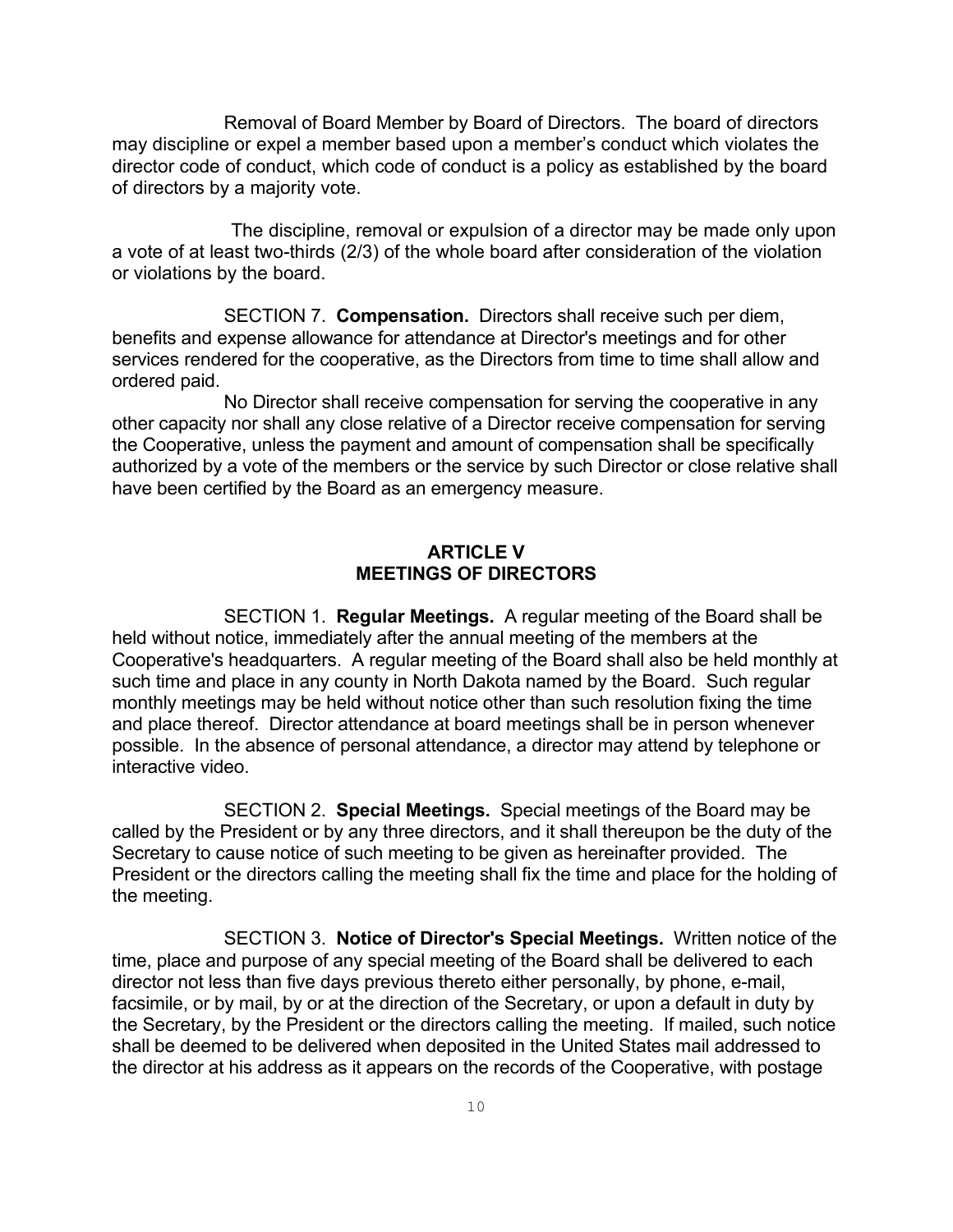thereon prepaid. If notification is by electronic mail, such notice shall be considered delivered at time of transmitting.

SECTION 4. **Quorum.** A majority of the Board shall constitute a quorum, provided that if less than such a majority of the directors is present at said meeting, a majority of the directors present may adjourn the meeting from time to time; and provided further, that the Secretary shall notify any absent directors of the time and place of such adjourned meeting. The act of a majority of the directors present at meeting at which a quorum is present shall be the act of the Board.

#### **ARTICLE VI OFFICERS**

SECTION 1. **Number.** The officers of the Cooperative shall be a President, Vice President, Secretary-Treasurer, and such other officers as may be determined by the Board from time to time.

SECTION 2. **Election and Term of Office.** The officers shall be elected by ballot, if there is a contest, and if not, by voice vote or any other method designated by the person presiding. They shall be elected annually by and from the Board, at the meeting of the Board held immediately after the annual meeting of the members. If the election of officers shall not be held at such meeting, such election shall be held as soon thereafter as conveniently may be. Each officer shall hold office until the first meeting of the Board following the next succeeding annual meeting of the members, or until a successor shall have been elected and shall have qualified. Except as otherwise provided in these By-Laws, a vacancy in any office shall be filled by the Board for the unexpired portion of the term.

SECTION 3. **Removal of Officers and Agents by Directors.** Any officer or agent elected or appointed by the Board may be removed by the Board whenever in its judgment the best interests of the Cooperative will be served thereby. In addition, any member of the Cooperative may bring charges against an officer, and by filing with the Secretary such charges in writing together with a petition signed by ten per centum of the members, or two hundred members, whichever is the lesser, may request the removal of such officer. The officer against whom such charges have been brought shall be informed in writing of the charges at least ten days prior to the board meeting, at which the charges are to be considered and shall have an opportunity at the meeting to be heard in person or by counsel and to present evidence in respect of the charges; and the person or persons bringing the charges against him shall have the same opportunity. In the event the board does not remove such officer, the question of his removal shall be considered and voted upon at the next meeting of the members.

SECTION 4. **President.** The President shall: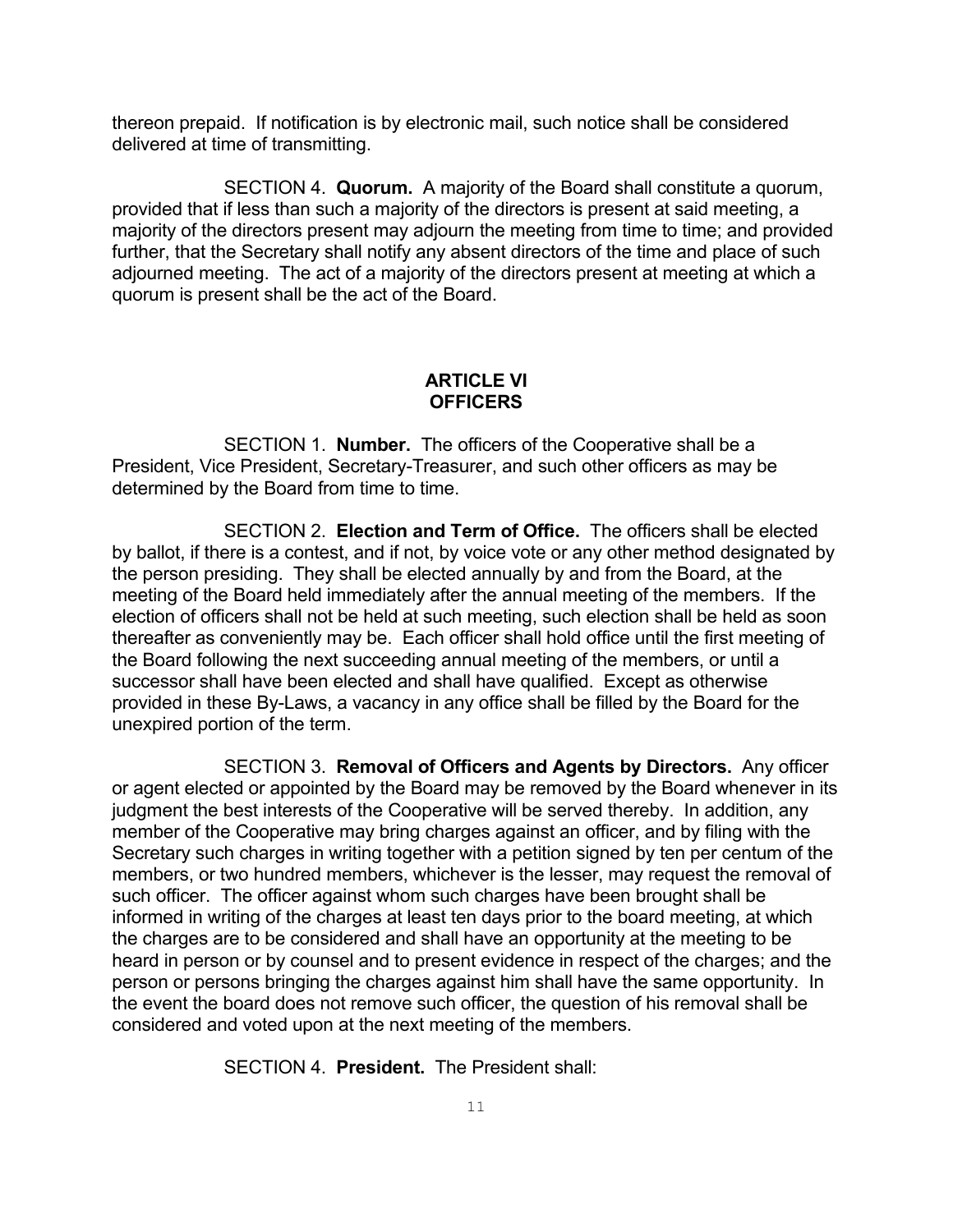- (a) Be the principal executive officer of the Cooperative and, unless otherwise determined by the members of the Board, shall preside at all meetings of the members and the Board;
- (b) Sign, with the Secretary, any deeds, mortgages, deeds of trust, notes, bonds, contracts or other instruments authorized by the Board to be executed, except in cases in which the signing and execution thereof shall be expressly delegated by the Board or by these By-Laws to some other officer or agent to the Cooperative, or shall be required by law to be otherwise signed or executed; and
- (c) In general, perform all duties incident to the office of President and such other duties as may be prescribed by the Board from time to time.
- (d) Notwithstanding the duties, responsibilities and authorities of the President, hereinbefore provided in this section in subparagraphs (a) through (c), the Board of Directors, by resolution, may, except as otherwise limited by law, delegate, wholly or in part, the responsibility and authority for, and the regular or routine administration of, one or more of the duties to one or more agents, or employees of the cooperative who are not Directors. To the extent that the Board does so delegate with respect to the President's duties, the President, as such, shall be released from such duties, responsibilities and authorities.

SECTION 5. **Vice President.** In the absence of the President or in the event of his inability or refusal to act, the Vice President shall perform the duties of the President, and when so acting, shall have all the powers of and be subject to all the restrictions upon the President. The Vice President shall also perform such other duties as from time to time may be assigned to him by the Board.

- SECTION 6. **Secretary-Treasurer.** The Secretary-Treasurer shall:
	- (a) Keep the minutes of the meetings of the members and of the Board in one or more books provided for that purpose;
	- (b) See that all notices are duly given in accordance with By-Laws or as required by law;
	- (c) Insure the safekeeping at the company headquarters of the corporate records and of the seal of the Cooperative and affix the seal of the Cooperative to all documents, the execution of which on behalf of the Cooperative under its seal is duly authorized in accordance with the provisions of these By-Laws;
	- (d) Keep a register of the names and the post office addresses of all members;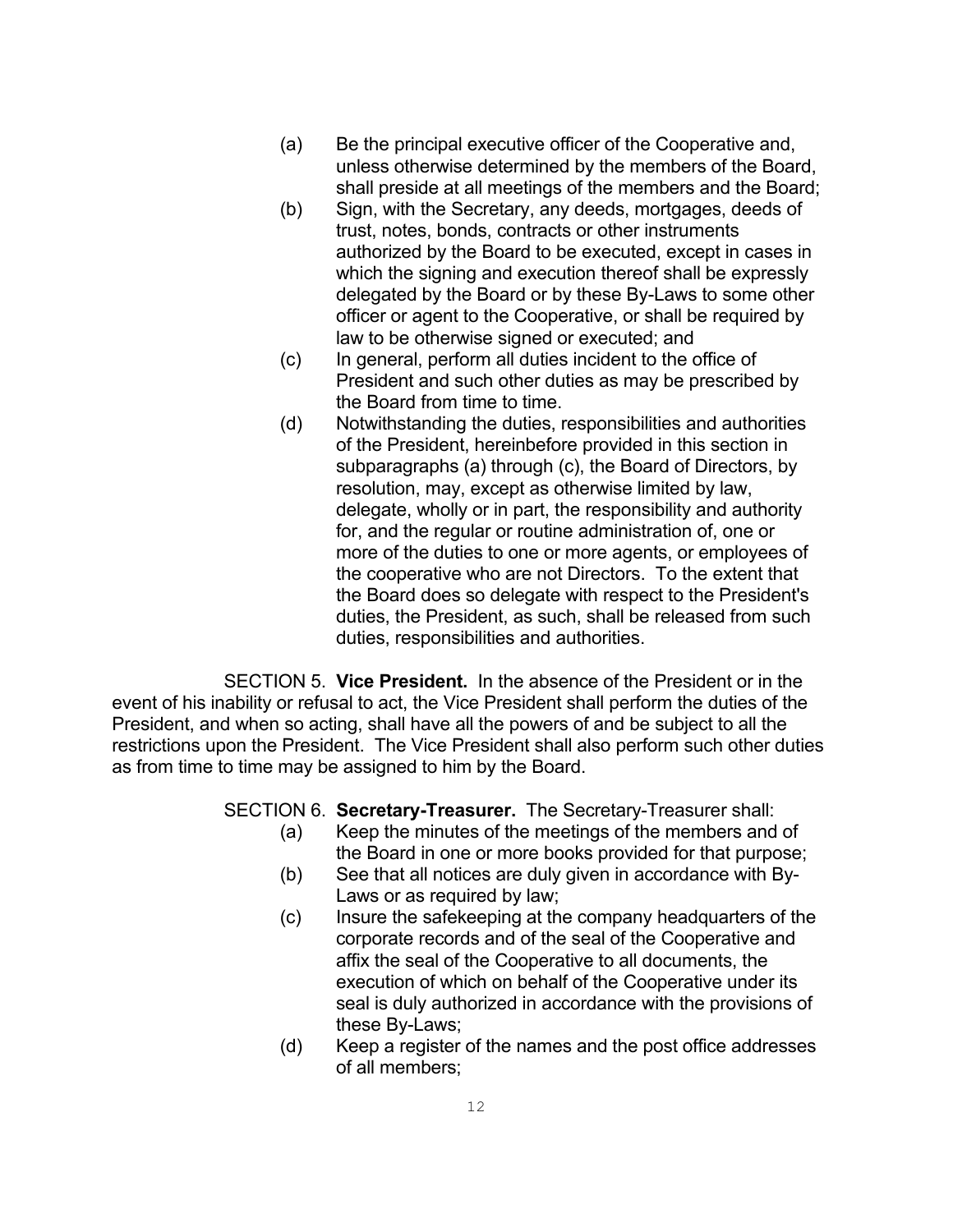- (e) Be in charge of the books of the Cooperative;
- (f) Keep on file at the Cooperative headquarters at all times a complete copy of the Articles of Incorporation and By-Laws of the Cooperative containing all amendments thereto (which copy shall always be open to the inspection of any member), and at the expense of the Cooperative, forward a copy of the By-Laws and of all amendments thereto to each member, and
- (g) In general, perform all duties incident to the office of Secretary and such other duties as from time to time may be assigned to him by the Board;
- (h) Be in charge of and be responsible for all funds and securities of the Cooperative;
- (i) Be responsible and oversee the receipt of and the issuance of receipts for all monies due and payable to the Cooperative and for the deposit of all such monies in the name of the Cooperative in such bank or banks as shall be selected in accordance with the provisions of these By-Laws; and
- (j) In general, perform all the duties incident to the Office of Treasurer and such other duties as from time to time may be assigned to him by the Board.
- (k) Notwithstanding the duties, responsibilities and authorities of the Secretary-Treasurer, hereinbefore provided in this section in subparagraphs (a) through (j) the Board of Directors, by resolution, may, except as otherwise limited by law, delegate, wholly or in part, the responsibility and authority for, and the regular or routine administration of, one or more of the duties to one or more agents, or employees of the Cooperative who are not Directors. To the extent that the Board does so delegate with respect to the Secretary-Treasurer's duties, the Secretary-Treasurer, as such, shall be released from such duties, responsibilities and authorities.

SECTION 7. **Chief Executive Officer.** The Board shall appoint a Chief Executive Officer. He/She shall perform such duties and shall exercise such authority as the Board shall from time to time vest in him/her.

SECTION 8. **Bonds of Officers.** The Treasurer and any other officer or agent of the Cooperative charged with responsibility for the custody of any of its funds or property shall be bonded in such sum with such surety as the Board shall determine. The Board in its discretion may also require any other officer, agent or employee of the Cooperative to be bonded in such amount and with such surety, as it shall determine.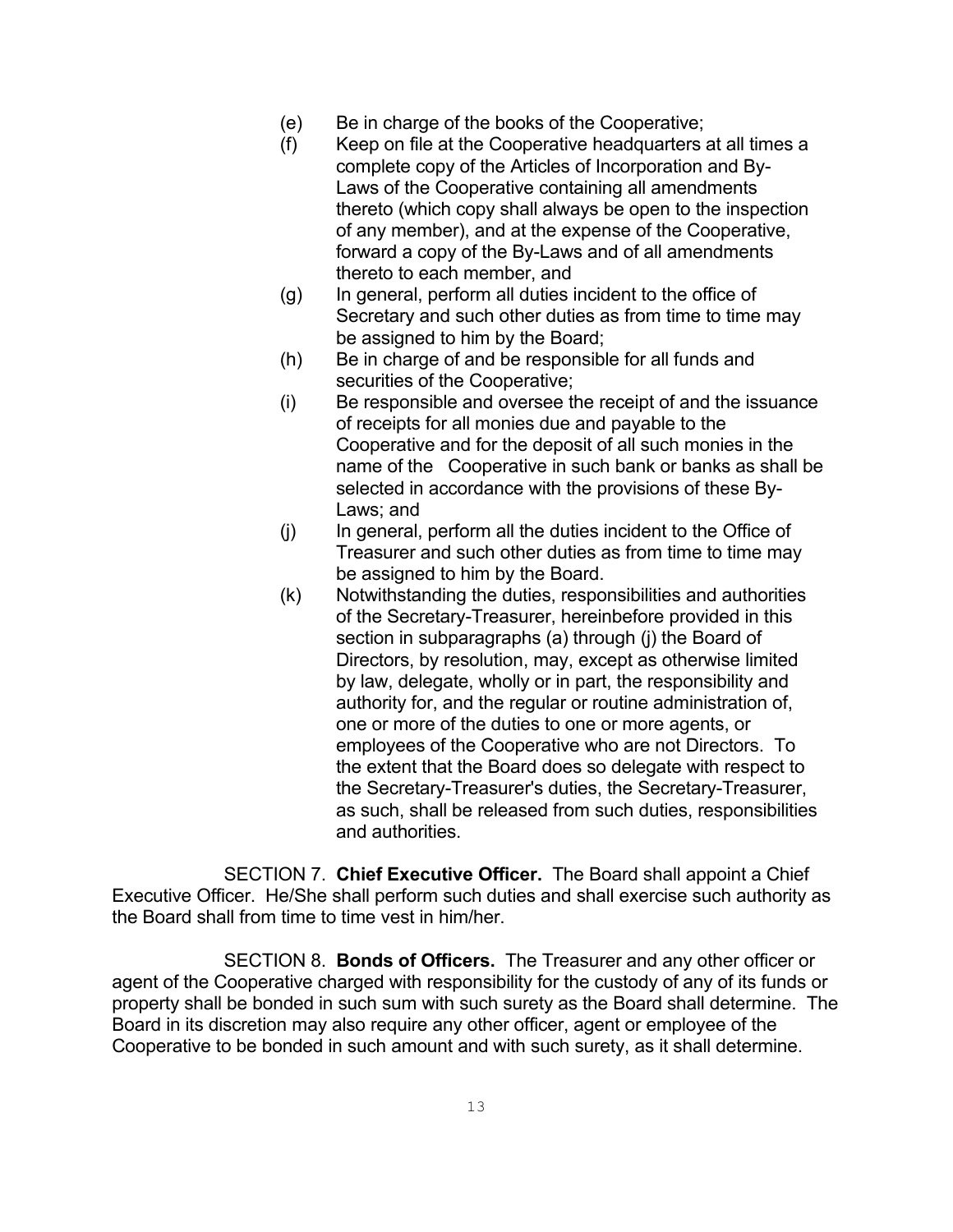SECTION 9. **Compensation.** The powers, duties and compensation of officers, agents and employees shall be fixed by the Board, subject to the provisions of these By-Laws with respect to compensation for directors and close relatives of directors.

SECTION 10. **Reports.** The officers of the Cooperative shall submit at each annual meeting of the member's reports covering the business of the Cooperative for the previous fiscal year. Such reports shall set forth the condition of the Cooperative at the close of such fiscal year.

## **ARTICLE VII NON-PROFIT OPERATION**

SECTION 1. **Interest or Dividends on Capital Prohibited.** The Cooperative shall at all times be operated on a cooperative non-profit basis for the mutual benefits of its patrons. No interest or dividends shall be paid or payable by the Cooperative on any capital furnished by its patrons.

SECTION 2. **Patronage Capital In Connection With Furnishing Telecommunications and Information Services (Patronage Business).** In the furnishing of telecommunications and information services, the Cooperative's operations shall be so conducted that all patrons will through their patronage furnish capital for the Cooperative. In order to induce patronage and to insure that the Cooperative will be operated on a non-profit basis, the Cooperative is obligated to account on a patronage basis to all its patrons for all amounts received and receivable from and directly related to the furnishing of telecommunications and information services in excess of patronage costs and expenses properly chargeable against the furnishing of such services, hereinafter referred to as margins from patronage business. All such margins from patronage business at the moment of receipt by the Cooperative are received with the understanding that they are furnished by the patrons as capital. The Cooperative is obligated to pay by credits to a capital account for each patron all margins from patronage business. The books and records of the Cooperative shall be set up and kept in such manner that at the end of each fiscal year the amount of capital, if any, so furnished by each patron is clearly reflected and credited in an appropriate record to the capital account of each patron, and the Cooperative shall within a reasonable time after the close of the fiscal year notify each patron of the amount of capital so credited to his account; provided that individual notice of such amounts furnished by each patron shall not be required if the Cooperative notified all patrons of the aggregate amount of such excess and provides a clear explanation of how each patron may compute and determine for himself or herself the specific amounts of capital so credited to him or her. All such amounts credited to the capital account of any patron shall have the same status as though it had been paid to the patron in cash in pursuance of a legal obligation to do so and the patron had then furnished the Cooperative corresponding amounts for capital.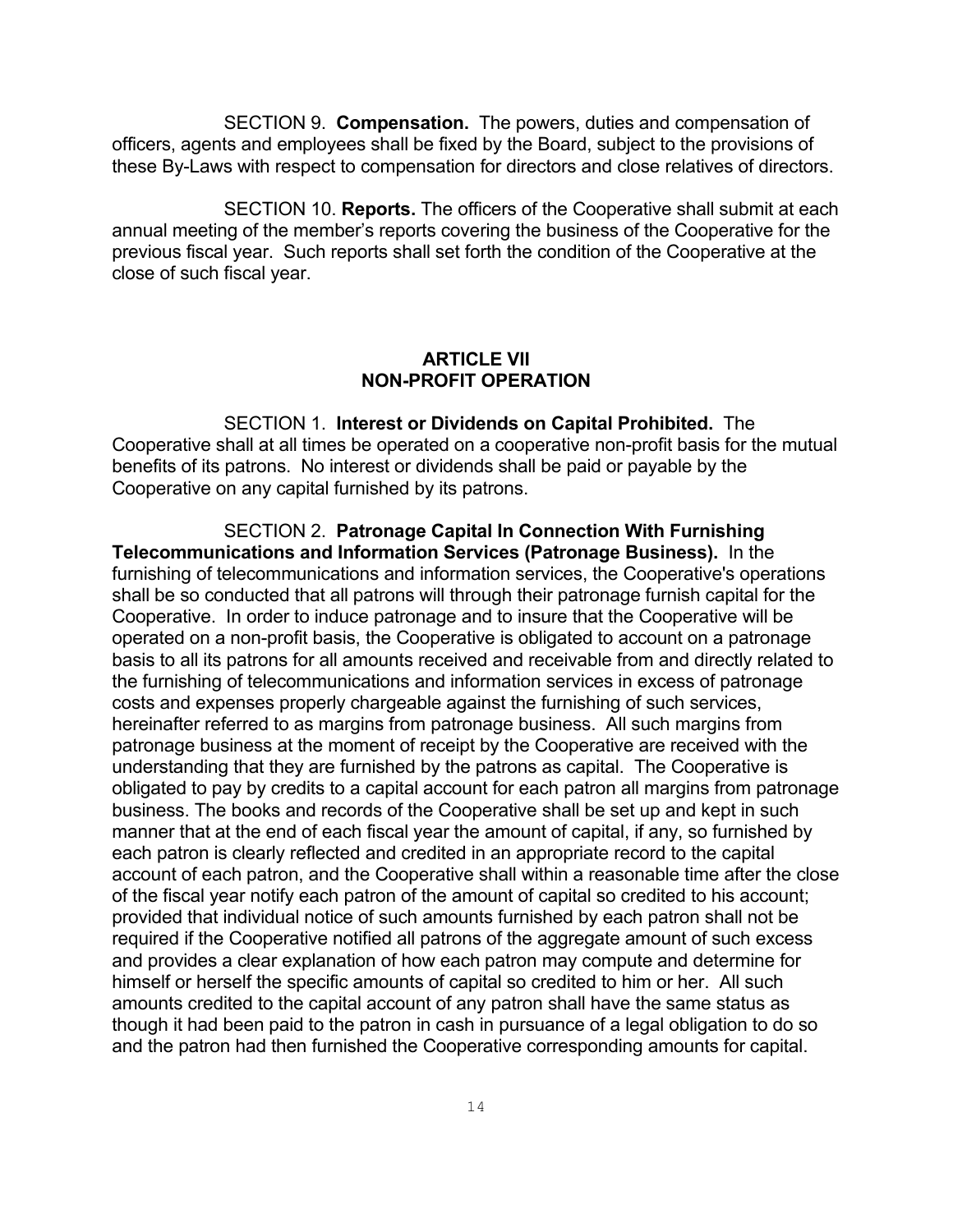All other amounts received by the Cooperative in excess of costs and expenses other than from the furnishing of patronage business shall, insofar as permitted by law, be:

- (1) Used to offset any losses incurred during the current or any prior fiscal year, and
- (2) Allocated to its patrons on a patronage basis and any amount so allocated shall be included as part of the capital to be allocated to the accounts of the various classes of patrons in an equitable manner as approved by the Board, or
- (3) Used to establish and maintain a reserve which may be utilized for payment of income taxes or for any other purpose determined in accordance with generally accepted accounting principles, with such reserve not assignable to patrons prior to dissolution of the cooperative.

In the event of dissolution or liquidation of the Cooperative, after all outstanding indebtedness of the Cooperative shall have been paid, outstanding capital credits shall be retired without priority on a pro rata basis before any payments are made on account of property rights of members. If, at any time prior to dissolution or liquidation, the Board shall determine that the financial condition of the Cooperative will not be impaired thereby, the capital then credited to patrons' accounts may be retired in full or in part. Any such retirements of capital shall be at the discretion and direction of the Board as to timing, method and type of retirement.

Capital credited to the account of each patron shall be assignable only on the books of the Cooperative, pursuant to written instruction from the assignor and only to successors in interest or successors in occupancy in all or in a part of such patron's premises served by the Cooperative unless the Board, acting under policies of general application, shall authorize other types of assignments. Patrons at any time may assign their capital credits back to the Cooperative and the Cooperative is authorized to negotiate capital credit settlement arrangements with bankrupt patrons.

Notwithstanding any other provision of these By-Laws, the Board, at its discretion shall have the power to retire the capital credited to certain patrons under the following terms and conditions, provided, however, that the financial condition of the Cooperative will not be impaired thereby:

- A. The Board shall have the power at any time upon the death of any natural patron, if the legal representative of his estate shall request in writing that the capital credited to any such patron be retired prior to the time such capital would be retired in a general retirement under provisions of these By-Laws, to retire capital credited to any such patron immediately upon such terms and conditions as the Board, acting under policies of general application and the legal representative of such patrons' estate shall agree upon.
- B. The Board shall have the power at any time after receiving sufficient legal proof and notice that a member or former member in the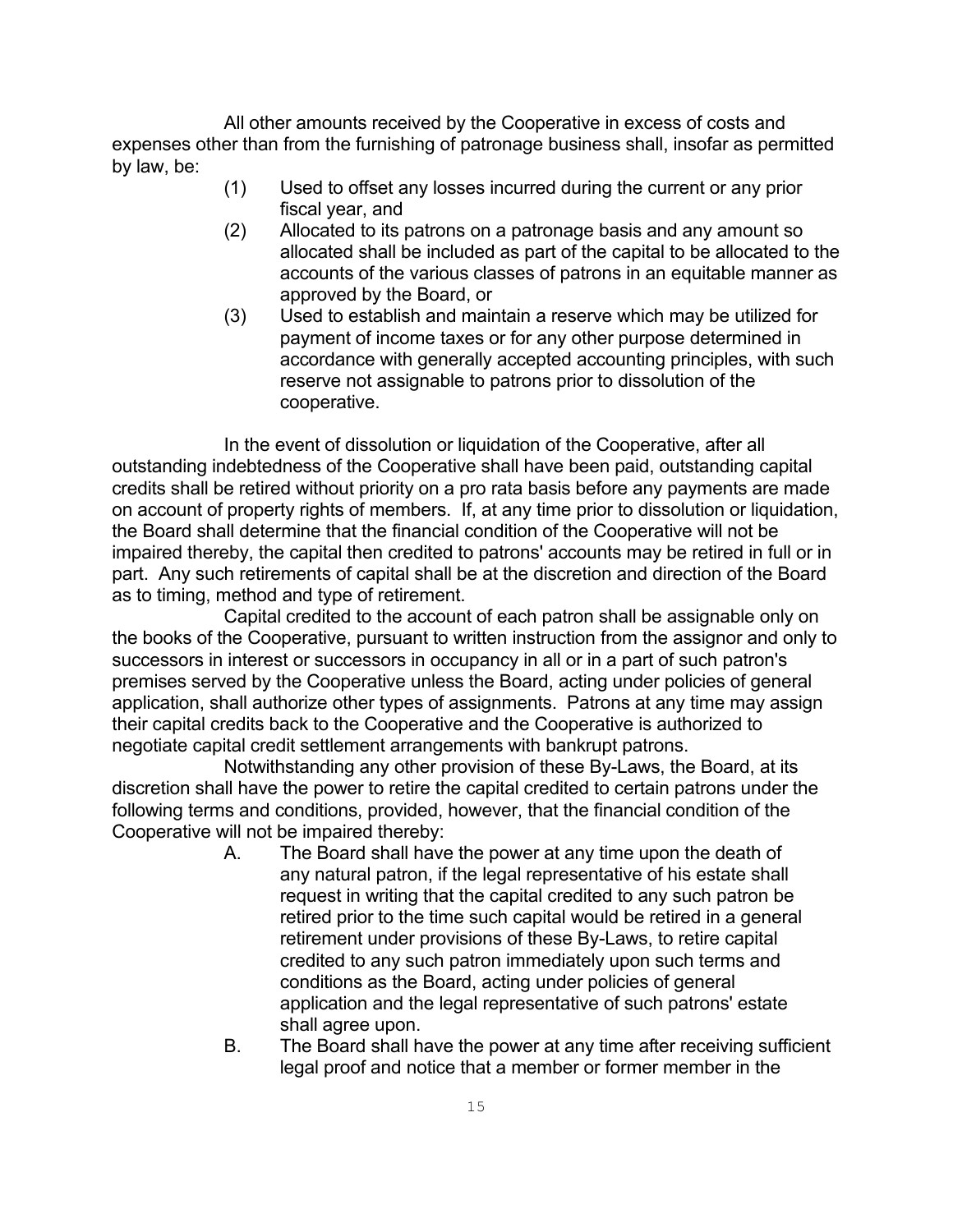Cooperative has reached the age of seventy-five (75) years, if said member shall request that the capital credited to the member be retired prior to the time such capital would otherwise be retired under the provisions of these By-Laws. That each member qualifying for this provision is entitled to the early retirement of capital credits on only one occasion, and not on a yearly basis. That such retirement of capital credits shall be upon terms and conditions as the Board acting under policies of general application shall agree upon with said member or former member.

- C. In the companies discretion, and at any time, if there are unpaid amounts owing by the member to the company, the credits to the individuals capital account shall be applied in satisfaction of any debt to the company prior to payment of the capital credits to any estate, retirement, or otherwise.
- D. The Board shall have the power at any time after receiving sufficient proof and notice to consider premature retirements in their entirety for sold or dissolved corporations, LLC's, or partnerships.

When the capital credits of any patron no longer receiving service from the Cooperative comes to a total amount of less than a fixed sum determined by the Board of Directors, the same shall be retired in full with such retirements made only when and at that same time that a general retirement to other patrons is made. During a general capital credit retirement, no checks shall be issued for less than a fixed amount determined by the Board, and the amount of such unretired capital credits will be retired in the first following year when the total amount of capital credits qualifying for retirement exceeds that amount set by the board, including the amount carried over. All tax refunds made by the United States Government or any of the states in connection with the final or true cost of service as determined by the capital credits allocation process may be held and used by the Cooperative as furnished patronage capital and shall be treated in the same manner as furnished capital set out in this Section of these By-Laws.

SECTION 3. In the event, any distribution of proceeds, capital credits, redemption of or payment based upon any security of Polar Communications Mutual Aid Corporation, which remains unclaimed six (6) years after the date, authorized for retirement or payment in cash or other property, may be forfeited by the Board of Directors. Any amount forfeited shall revert to Polar Communications Mutual Aid Corporation and be covered into the general fund thereof, if, at least six (6) months prior to the declared date of forfeiture, notice that such payment is available has been mailed to the last known address of the person shown by the records to be entitled thereto, or if the address is unknown, by publications in accordance with the applicable statutes of the State of North Dakota.

Section 4. The patrons of the Cooperative, by dealing with the Cooperative, acknowledge that the terms and provisions of the Articles of Incorporation and By-Laws shall constitute and be a contract with the Cooperative and each patron, and both the Cooperative and the patrons are bound by such contract, as fully as though each patron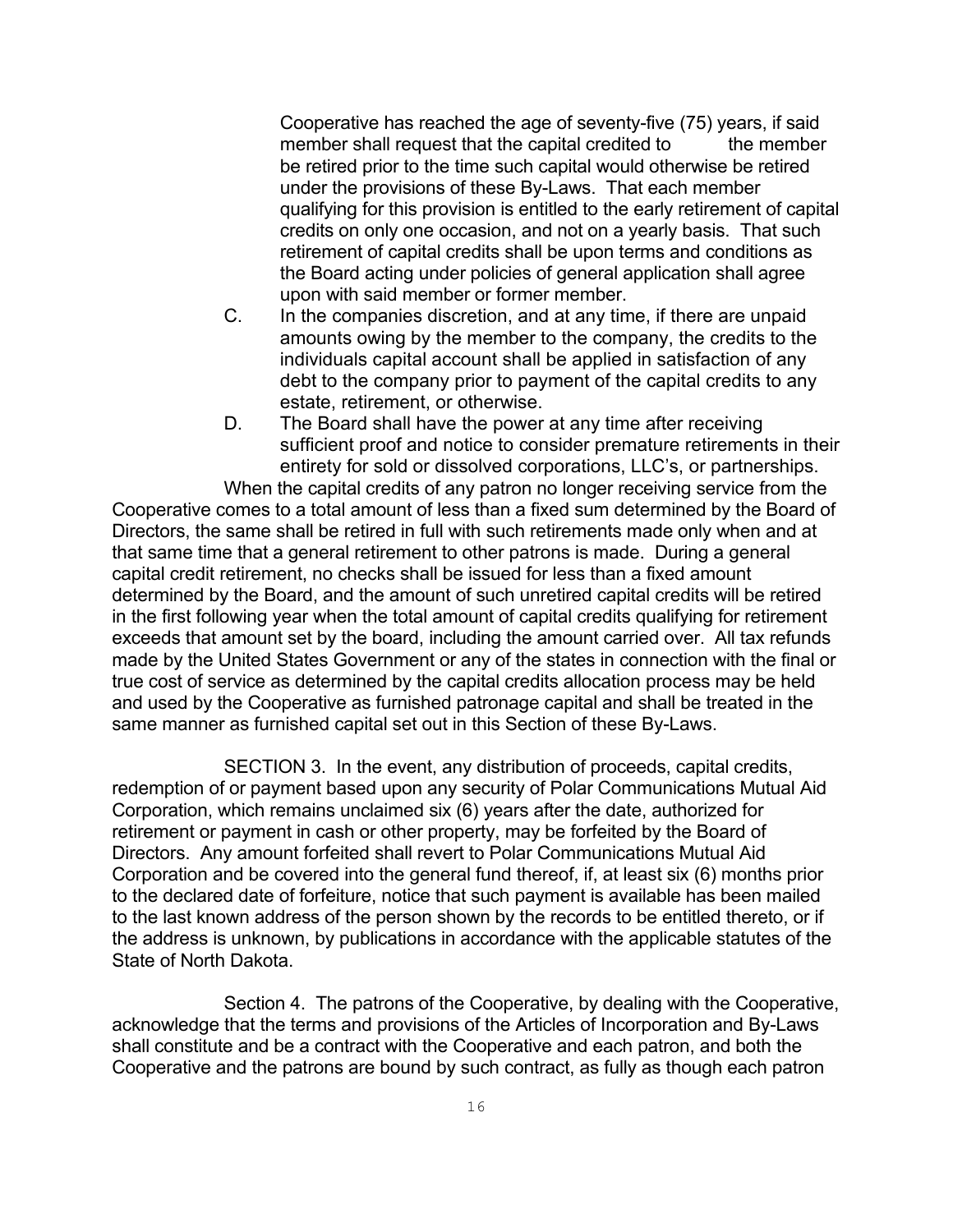had individually signed a separate instrument containing such terms and provisions. The provisions of this Article of the By-Laws shall be called to the attention of each patron of the Cooperative by posting in a conspicuous place in the Cooperative's office or by publication distributed by the Cooperative to its patrons.

## **ARTICLE VIII DISPOSITION AND PLEDGING OF PROPERTY DISSOLUTION AND DISTRIBUTION OF SURPLUS ASSETS UPON DISSOLUTION**

SECTION 1. **Disposition and Pledging of Property.** The Cooperative may not sell, mortgage, lease or otherwise dispose of or encumber all or any substantial portion in excess of ten percent (10%) of its total assets unless such sale, mortgage, lease or other disposition or encumbrance is:

- (a) Authorized at a meeting of the then-total members by the affirmative vote cast in person, without proxies, of at least two-thirds (2/3) of the total members of the Cooperative, and
- (b) Authorized by the holders of at least seventy-five percent (75%) of the outstanding indebtedness of the Cooperative, and
- (c) Proceeded by a notice of meeting at which such sale, mortgage, lease or other disposition or encumbrance is to be voted on.

Notwithstanding the foregoing provisions of this Section, the members of the Cooperative may, by the affirmative majority of votes cast in person or by proxy at any meeting of the members, delegate to the Board the power and authority:

- (1) To borrow monies from any source and in any such amounts as the Board may from time to time determine are needed in pursuit of the Cooperative's business purposes, and
- (2) To mortgage or otherwise pledge or encumber any and all of the Cooperative's property or assets as security therefore, and
- (3) With respect to other cooperative organizations only, to sell and lease back any of the Cooperative's property or assets.

Supplementary to the foregoing paragraphs of this Section and any other applicable provisions of law or these By-Laws, no sale, lease, lease-sale, exchange,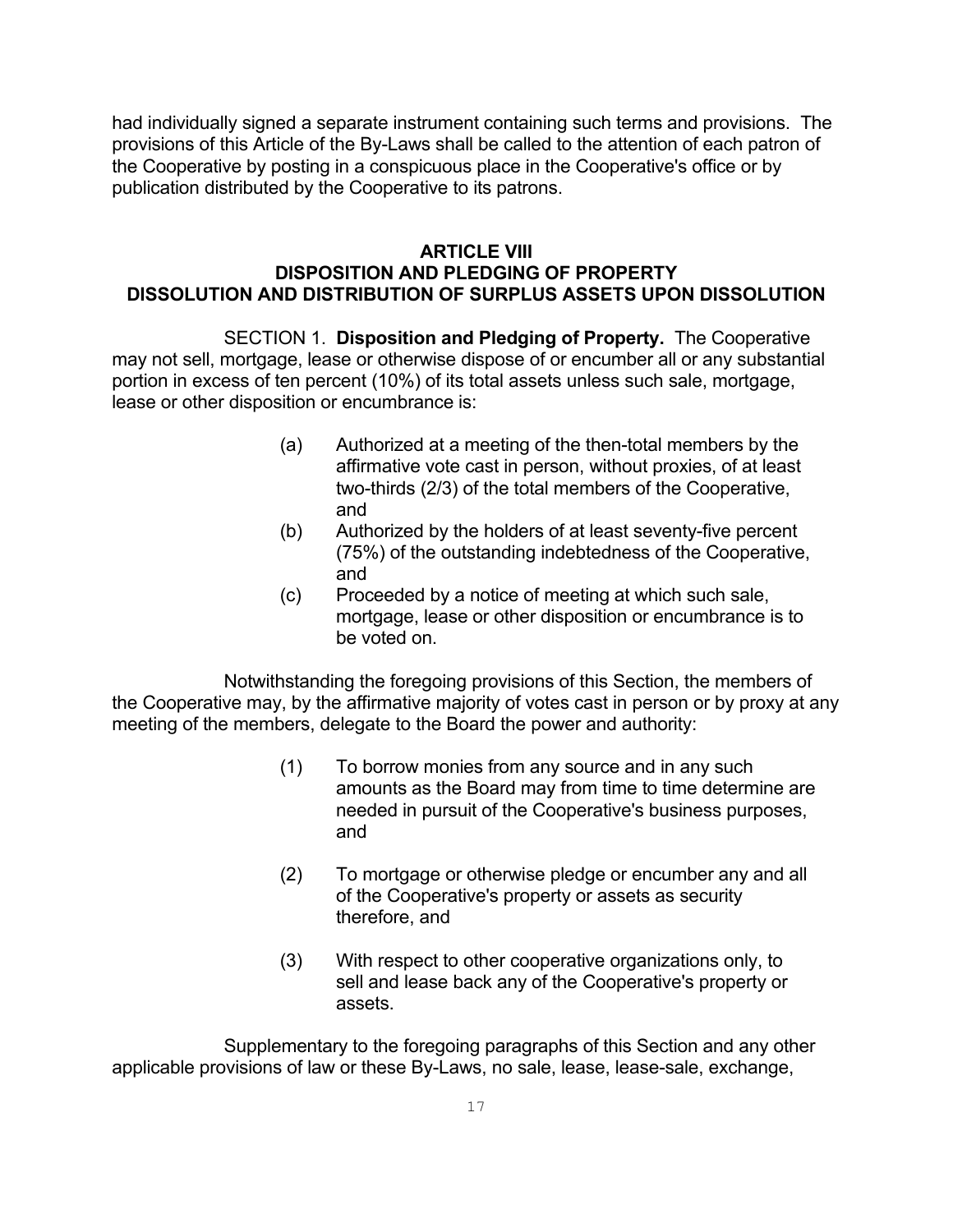transfer or other disposition within a single calendar year, of physical plant of the Cooperative with net value in excess of ten percent (10%) of the Cooperative's total assets, based upon the most recent audit of the Cooperative, shall be authorized except in conformity with the following:

- (1) If the Board looks with favor upon any proposal for such sale, lease, lease-sale, exchange, transfer or other disposition, it shall first cause three (3) independent nonaffiliated appraisers, expert in such matters, to render their individual opinions as to the value of the Cooperative with respect to such a sale, lease, lease-sale, exchange, transfer or other disposition, and as to any other terms and conditions which should be considered. The three (3) independent appraisers shall be designated by a district court resident judge for the judicial district in which the Cooperative's headquarters are located. If such judge refuses to make such designations, they shall be made by the Board.
- (2) If the Board, after receiving such appraisals (and other terms and conditions which are submitted if any), determines that the proposals should be submitted for consideration by members, it shall first give by notice in appropriate publications other cooperatively organized or owned communication entities in North Dakota an opportunity to submit competing proposals. Any interested cooperatively organized entity shall be sent copies of any proposals, which the Cooperative has already received, and copies of the respective reports of the three (3) appraisers. Such other interested cooperatively organized entities shall be given not less than thirty (30) days during which to submit competing proposals, and the actual minimum period within which proposals are to be submitted shall be stated in the written notice given to them.
- (3) If the Board then determines that favorable consideration should be given to the initial or any subsequent proposal. which has been submitted to it, it shall so notify the members not less than sixty (60) days before noticing a special meeting of the members thereon or, if such be the case, the next annual member meeting, expressing in detail each of any such proposals, and shall call a special meeting of the members for consideration thereof and action thereon, which meeting shall be held not less than ten (10) nor more than thirty (30) days after giving the Notice thereof to the members; provided that consideration and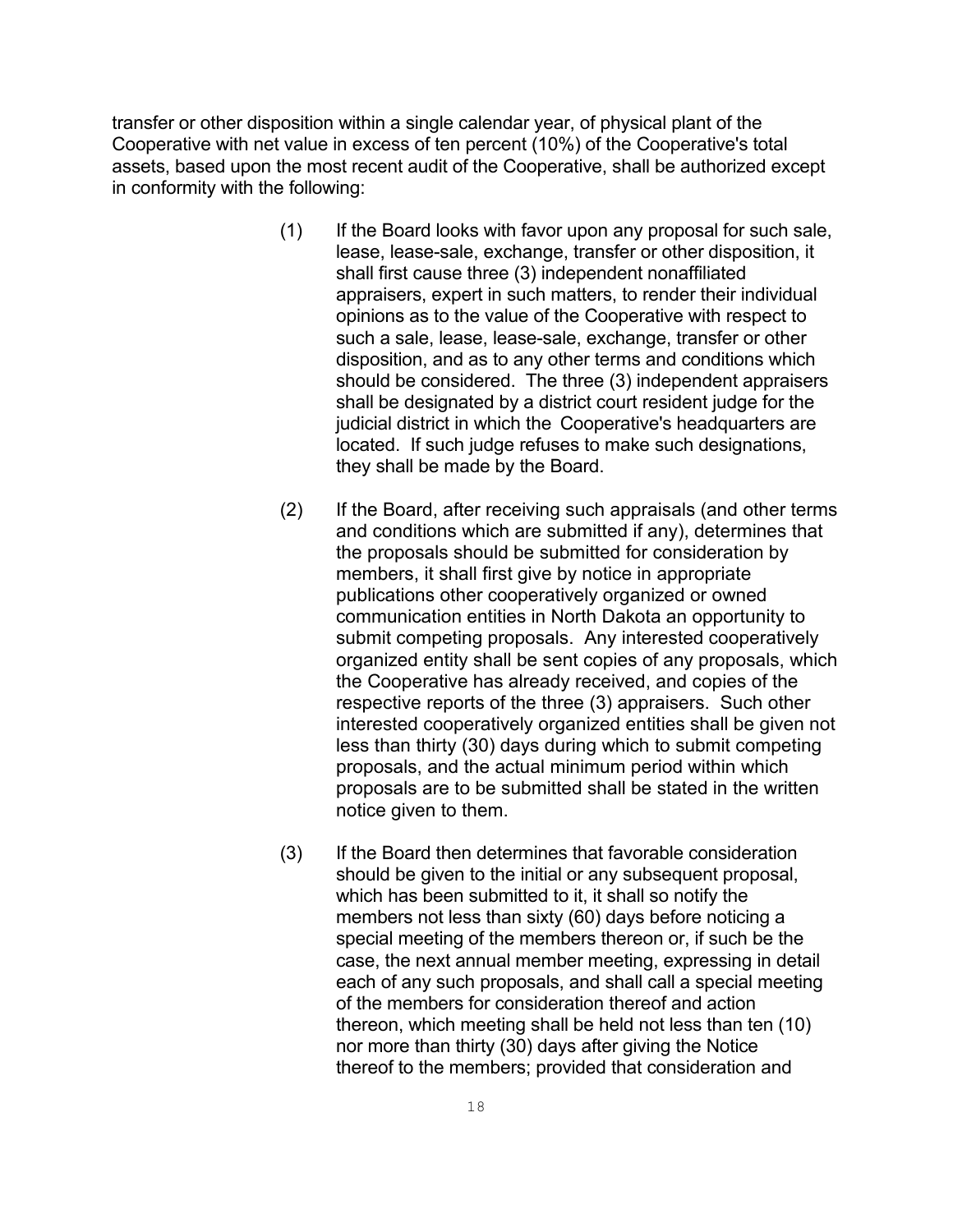action by the members may be given at the next annual meeting if the Board so determines and if such annual meeting is held not less than ten (10) nor more than thirty (30) days after the giving of notice of such meeting.

(4) Any fifty (50) or more members, by so petitioning the Board not less than thirty (30) days prior to the date of such special or annual meeting, may cause the Cooperative, with the cost to be borne by the Cooperative, to mail to all members any opposing or alternative positions which they may have to the proposals that have been submitted or any recommendations that the Board has made.

The provisions of (1), (2), (3) and (4) above shall not apply to a sale, lease, lease-sale, exchange, transfer or other disposition to one or more telephone cooperatives if the substantive or actual legal effect thereof is to merge or consolidate with such other one or more telephone cooperatives.

SECTION 2. **Dissolution.** The Cooperative may be dissolved by filing, as hereinafter provided, a certificate which shall be entitled and endorsed "Certificate of Dissolution of Polar Communications Mutual Aid Corporation" and shall state:

- (1) Name of the Cooperative, and if such Cooperative is a corporation resulting from a consolidation has herein provided, the names of all the original corporations or cooperatives.
- (2) The date of filing of Certificate of Incorporation, and if such Cooperative is a Cooperative resulting from a consolidation as herein provided, the dates on which the Certificates of Incorporation of the original corporations were filed.
- (3) That the Cooperative elects to dissolve.
- (4) The name and post office address of each of its directors, and the name, title and post office address of each of its officers.

Such Certificate shall be subscribed and acknowledged in the same manner as an original Certificate of Incorporation by the president or a vice president, and the secretary or an assistant secretary, who shall make and annex an affidavit, stating that they have been authorized to execute and file such certificate by the votes cast in person of at least two-thirds (2/3) of its total membership voting without proxies and that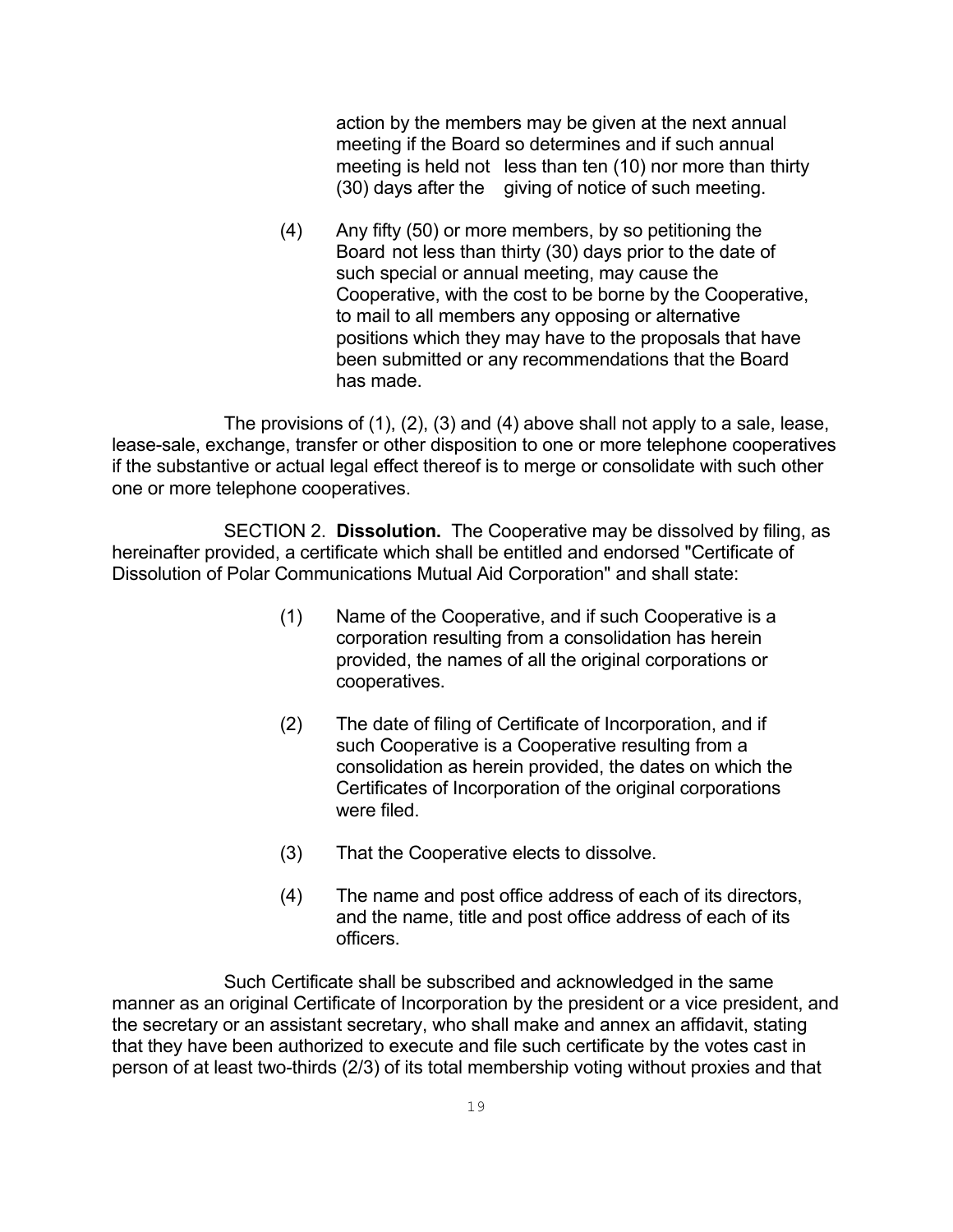the dissolution has been authorized by at least seventy-five percent (75%) of the holders of the indebtedness of the Cooperative.

A Certificate of Dissolution and a certified copy or copies thereof shall be filed in the same place as the original Certificate of Incorporation and thereupon the Cooperative shall be deemed to be dissolved.

Such Cooperative shall continue for the purpose of paying, satisfying and discharging any existing liabilities or obligations and collecting or liquidating its assets, and doing all other acts required to adjust and wind up its business and affairs, and may sue and be sued in its corporate name.

SECTION 3. **Distribution of Surplus Assets On Dissolution.** Any assets remaining after all debts and liabilities of the Cooperative shall have been paid shall be disposed of pursuant to the previous provisions of these By-Laws to the members entitled to the same under a pro-rata basis; provided, however, that, if in the judgment of the Board the amount of such surplus is too small to justify the expense of making such distribution, the Board may, in lieu thereof, donate or provide for the donation of, such surplus to one or more non-profit, charitable or educational organizations that are exempt from federal income taxation.

## **ARTICLE IX SEAL**

The Corporate Seal of the Cooperative shall be in the form of a circle and shall have inscribed thereon the names of the Cooperative and the words "Corporate Seal (Name of the State)".

## **ARTICLE X FINANCIAL TRANSACTIONS**

SECTION 1. **Contracts.** Except as otherwise provided in these By-Laws, the Board may authorize any officer or officers, agent or agents to enter into any contract or execute and deliver any instrument in the name and on behalf of the Cooperative, and such authority may be general or confined to specific instances.

SECTION 2. **Checks, Drafts, Etc.** All checks, drafts or other orders for the payment of money, and all notes, bonds or other evidences of indebtedness issued in the name of the Cooperative shall be signed by such officer or officers, agent or agents, employee or employees of the Cooperative, and in such manner as shall from time to time be determined by resolution of the Board.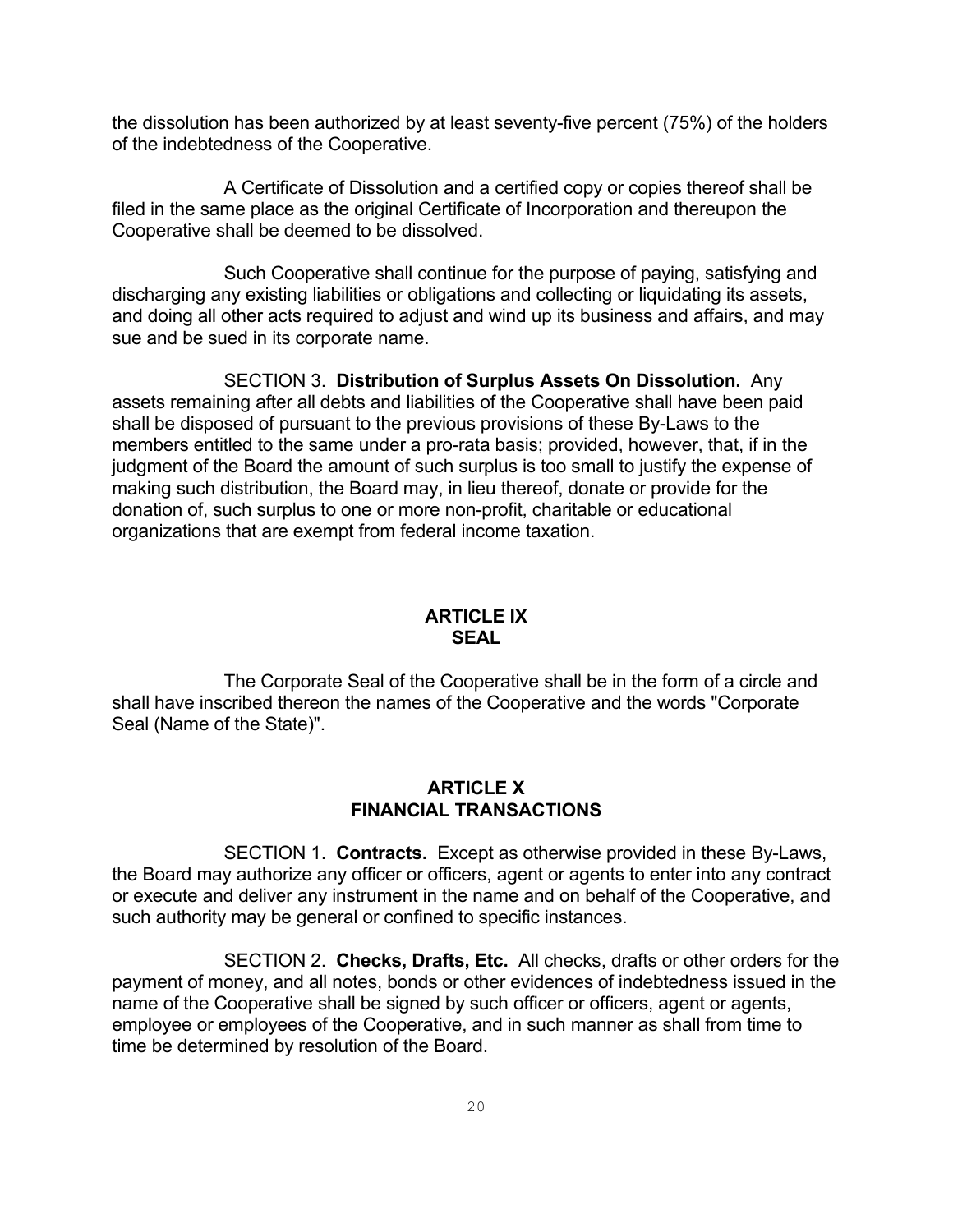SECTION 3. **Deposits.** All funds of the Cooperative shall be deposited from time to time to the credit of the Cooperative in such bank or banks as the Board may select.

SECTION 4. **Change in Rates.** Written notice shall be given to the Administrator of RUS of the United States of America not less than ninety days prior to the date upon which any proposed change in the monthly rates charged by the Cooperative for communications service becomes effective.

SECTION 5. **Fiscal Year.** The fiscal year of the Cooperative shall begin on the first day of January of each year and shall end on the thirty-first day of December of the same year.

SECTION 6. **Indebtedness.** The Board of Directors shall have full power to incur liabilities, borrow money, and increase the indebtedness of the Cooperative in accordance with general law.

SECTION 7. **Indemnity.** The Cooperative, to the full extent permitted by law, shall indemnify any director, officer, employee, or agent of the Cooperative against his or her expenses, including attorney's fees, and for judgments, fines and amounts paid in settlement, actually and reasonably incurred by him or her in connection with any proceeding which includes such director, officer, employee or agent of the Cooperative by reason of his or her being or having been such director, officer, employee or agent.

#### **ARTICLE XI MISCELLANEOUS**

SECTION 1. **Membership in Other Organizations.** The Cooperative shall not become a member of or purchase stock in any other organization without an affirmative vote of the members at a duly held meeting, the notice of which shall specify that action is to be taken upon such proposed membership or stock purchases, provided, however, that the Cooperative may upon the authorization of the Board, purchase stock in or become a member of any corporation or organization for the purpose of engaging in or furthering the cause of area-wide communications service, or with the approval of the Administrator of RUS, of any other corporation for the purpose of acquiring communications facilities or assuring more adequate communications service to its member. The Directors shall also have full power and authority to become a member or invest funds in other business entities doing business within its trade area that will either further the purposes of the Cooperative or contribute to the economic development of the trade area of the Cooperative.

SECTION 2. **Waiver of Notice.** Any member or director may waive in writing any notice of a meeting required to be given by these By-Laws. The attendance of a member or director at any meeting shall constitute a waiver of notice of such meeting by